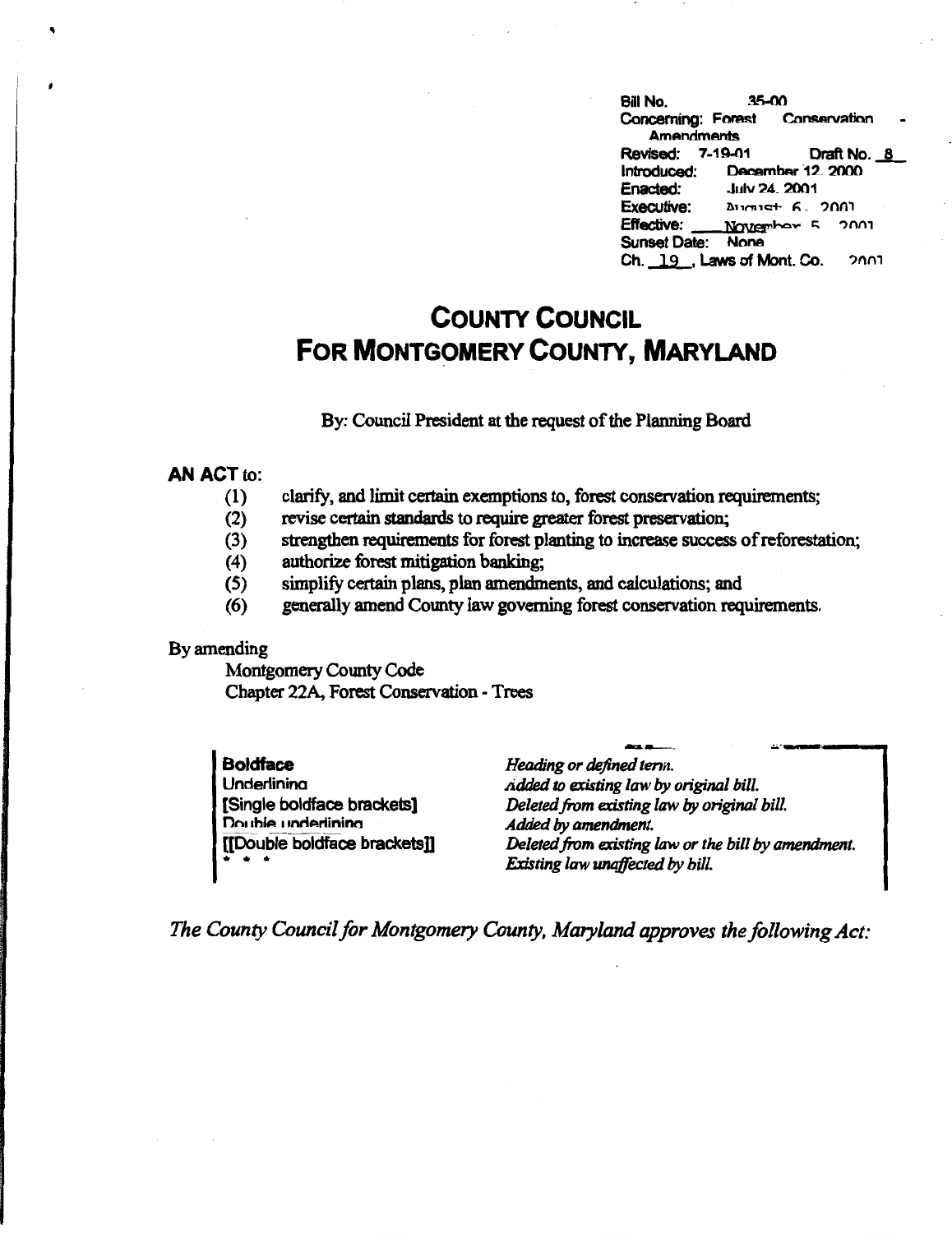$\bullet$ 

 $\bullet$ 

 $\overline{\phantom{a}}$ 

| 1                |          | Sec. 1. Chapter 22A is amended as follows:                               |
|------------------|----------|--------------------------------------------------------------------------|
| $\boldsymbol{2}$ |          |                                                                          |
| 3                | $22A-3.$ | Definitions.                                                             |
| 4                |          | In this Chapter, the following terms have the meanings indicated:        |
| 5                | (a)      | <i>Afforestation</i> means the establishment of forest or tree cover in  |
| 6                |          | accordance with this Chapter on an area from which it has always or      |
| $\overline{7}$   |          | very long been absent, or the planting of open areas which are not       |
| 8                |          | [presently] in forest cover.                                             |
| 9                | [(b)]    | Agricultural activity means farming activities conducted as part of a    |
| 10               |          | recognized commercial enterprise. including: plowing, tillage, cropping, |
| 11               |          | installation of best management practices, seeding, cultivating, and     |
| 12               |          | harvesting for production of food and fiber products (except commercial  |
| 13               |          | logging and timber harvesting operations), the grazing and raising of    |
| 14               |          | livestock, aquaculture, sod production, and the cultivation of orchard,  |
| 15               |          | nursery, and other products [as part of a recognized commercial          |
| 16               |          | enterprise].                                                             |
| 17               | [(c)]    | Agricultural and resource area means an undeveloped area zoned for a     |
| 18               |          | density of less than or equal to one dwelling unit per 5 acres.          |
| 19               | [(d)]    | Commercial and industrial uses means manufacturing operations, office    |
| 20               |          | complexes, shopping centers, and other similar uses and their associated |
| 21               |          | storage areas, yards, and parking areas.                                 |
| 22               | [(e)]    | Commercial logging and timber harvesting operation means the cutting     |
| 23               |          | and removing of tree stems from a site for commercial purposes,          |
| 24               |          | leaving root mass intact.                                                |
| 25               | [(f)]    | Declaration of intent means a signed and notarized statement by a        |
| 26               |          | landowner that the cutting of trees on the landowner's property:         |
| 27               |          | is for purposes exempted under this Chapter; and<br>(1)                  |

 $\overline{\phantom{a}}$ 

-2-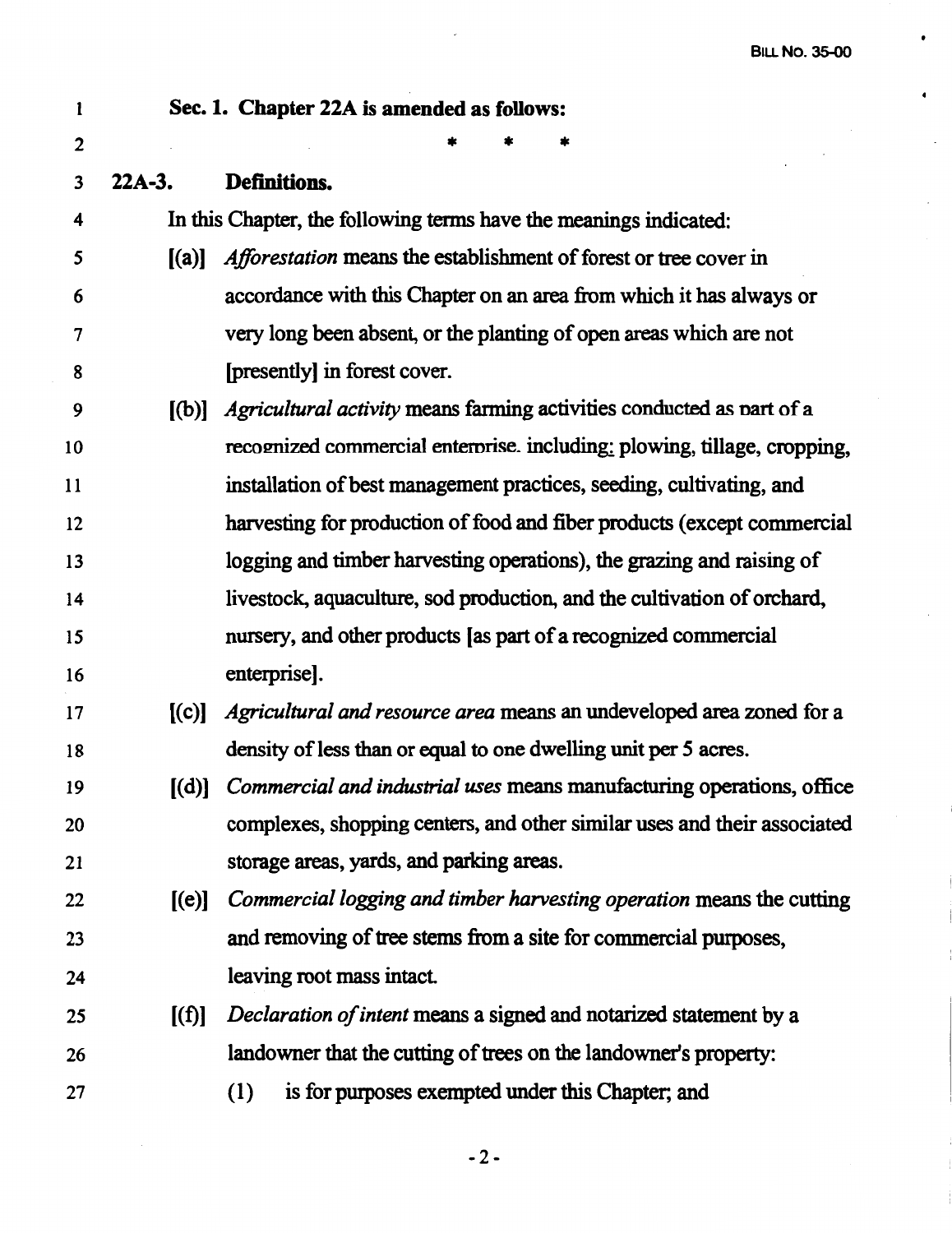28 (2) will not circumvent the requirements of this Chapter. 29 ((g)] *Development plan* means a plan or an amendment to a plan approved 30 under Division 59-D-1 of [the Zoning Ordinance] Chapter 59. 31 ((h)] *Development project completion* means the date or event identified as 32 such in the forest conservation plan agreement, but no later than the date 33 on which the first use-and-occupancy permit is issued for the 34 development ( or activity) subject to the preliminary plan of subdivision 35 or sediment control permit or, if a use-and-occupancy permit is not 36 required, the date on which the final building inspection or sediment 37 control inspection (for activities not involving building) is conducted by 38 the Department of Permitting Services. A staged development may 39 have more than one completion date. 40 ((i)] *District Council* means the County Council in its capacity, under Article 41 28 of the Maryland Code, to act on planning and zoning matters for the 42 Maryland-Washington Regional District 43 [(j)] *Floodplain (100-year)* means an area along or adjacent to a stream or 44 body of water, except tidal waters, that is capable of storing or 45 conveying floodwaters during a 100-year frequency storm event, or a 46 100-year flood. 47 ((k)] *Forest* means a biological community dominated by trees and other 48 woody plants (including plant communities, the understory, and forest 49 floor) covering a land area (of] which is 10,000 square feet or greater So and at least 50 feet wide. However, minor nortions of a forest stand 51 52 53 which otherwise meet this definition may be less than 50 feet wide if they exhibit the same character and composition as the overall stand. *Forest* includes: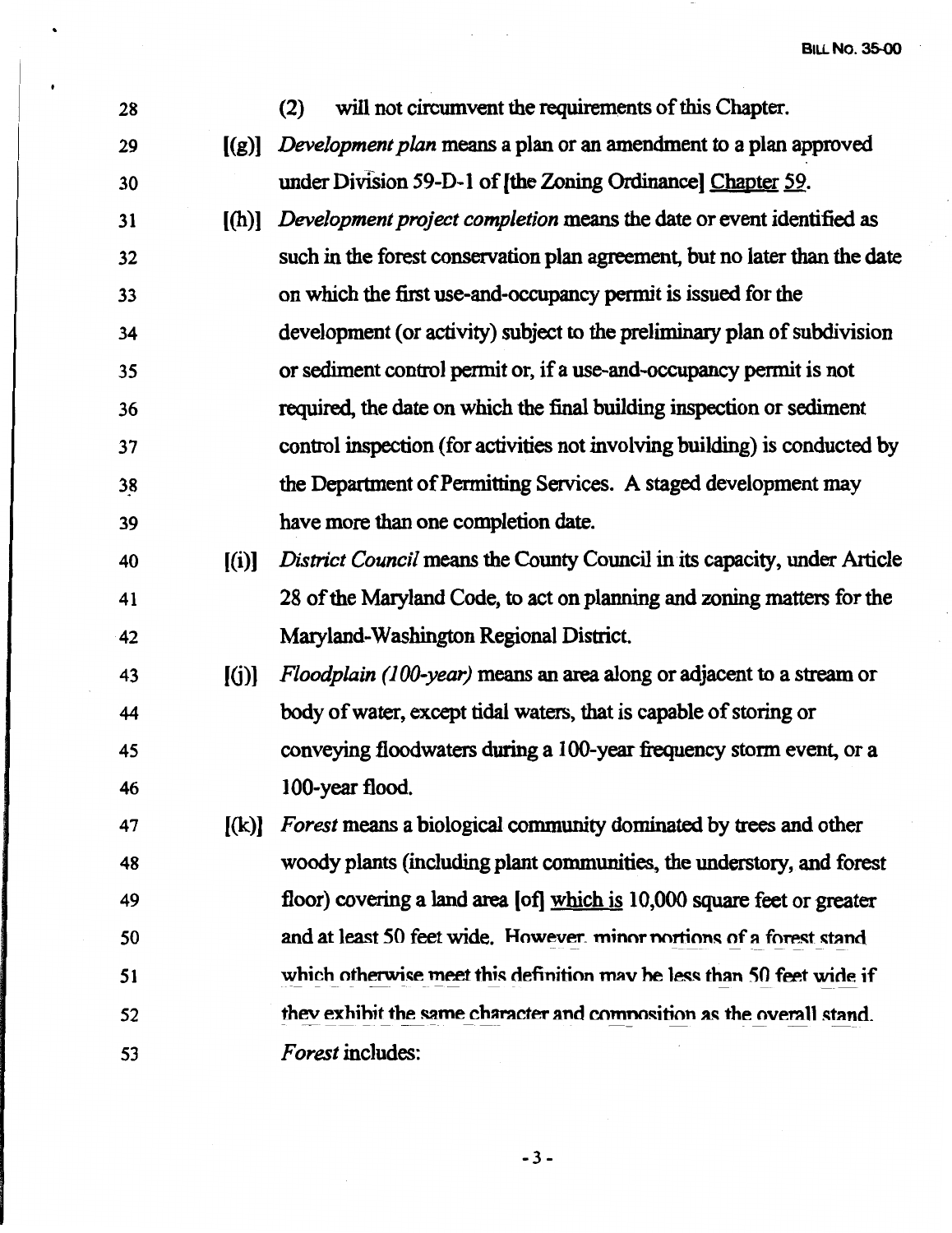$\bullet$ 

 $\bullet$ 

 $\bar{z}$ 

| 54 |                                                | (1)<br>areas that have at least 100 live trees per acre with at least 50            |
|----|------------------------------------------------|-------------------------------------------------------------------------------------|
| 55 |                                                | percent of those trees having a 2 inch or greater diameter at 4.5                   |
| 56 |                                                | feet above the ground; and                                                          |
| 57 |                                                | forest areas that have been cut but not cleared.<br>(2)                             |
| 58 |                                                | <i>Forest</i> does not include <u>an</u> orchard[s].                                |
| 59 | $\left[ \begin{matrix} 1 \end{matrix} \right]$ | Forest conservation means the retention of existing forest or the                   |
| 60 |                                                | creation of new forest at the levels set by the Planning Board or                   |
| 61 |                                                | Planning Director.                                                                  |
| 62 |                                                | $\lceil (m) \rceil$ Forest conservation fund means a special fund maintained by the |
| 63 |                                                | County to be used for purposes specified in Section 22A-27.                         |
| 64 | (n)                                            | <i>Forest conservation plan</i> means a plan approved under Article II [of          |
| 65 |                                                | this Chapter.                                                                       |
| 66 | [(o)]                                          | Forest conservation threshold means the percentage of the net tract area            |
| 67 |                                                | at which the reforestation requirement changes from a ratio of $\frac{1}{4}$ acre   |
| 68 |                                                | planted for every one acre removed to a ratio of 2 acres planted for                |
| 69 |                                                | every one acre removed.                                                             |
| 70 | $[$ (p)]                                       | Forest cover means the area of a site meeting the definition of forest.             |
| 71 |                                                | Forest mitigation banking means the intentional preservation.                       |
| 72 |                                                | restoration. or creation of forests undertaken expressiv to provide credits         |
| 73 |                                                | for afforestation or reforestation requirements.                                    |
| 74 | [(q)]                                          | <i>Forest stand delineation</i> means the evaluation of existing vegetation in      |
| 75 |                                                | relation to the natural resources on a site proposed for development or             |
| 76 |                                                | land-disturbing activities.                                                         |
| 77 | [(r)]                                          | High-density residential area means an area zoned for densities greater             |
| 78 |                                                | than one dwelling unit per 40,000 square feet, including both existing              |
| 79 |                                                | and planned development and their associated infrastructure, such as                |
| 80 |                                                | roads, utilities, and water and sewer service.                                      |

 $\langle \cdot, \cdot \rangle$ 

-4-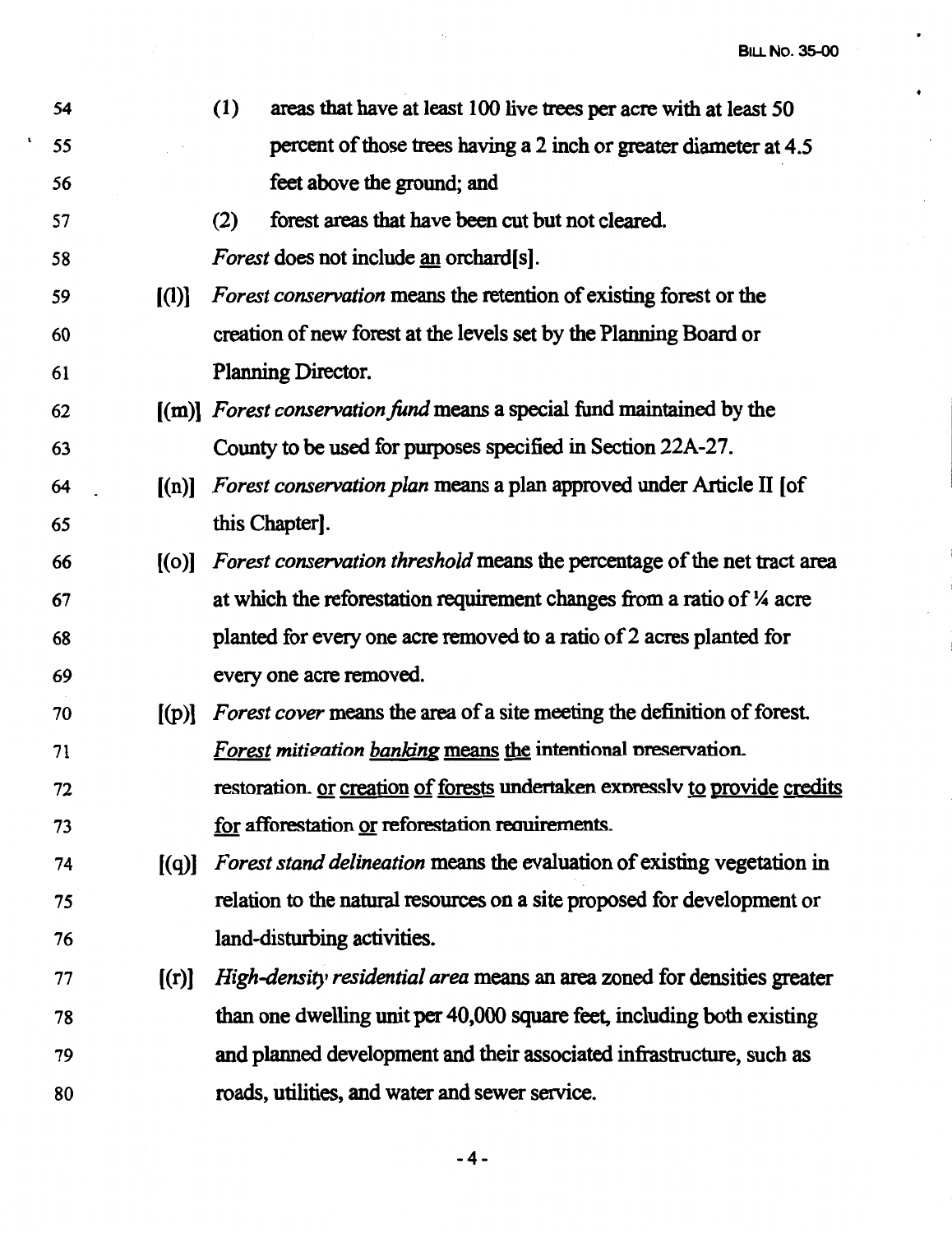- 81 [(s)] *Institutional development area* means land occupied by uses such as 82 schools, colleges, and universities, military installations, transportation 83 facilities, utility and sewer projects, government offices and facilities, 84 fire stations. golf courses, recreation areas, parks, and cemeteries. In this 85 Chapter, *institutional development* does not include a religious 86 institution which is a permitted use in any zone and would not require a 87 special excention.
- 88 [(t)] *Land disturbing activities* has the same meaning as in Chapter 19. 89 *Linear project* means a project whose configuration is elongated with 90 nearly parallel sides and used to transport a utility product or public 91 service not otherwise to be constructed or improved as part of an 92 annication for subdivision annoval such as electricity, gas, water, 93 sewer. communications. trains. nedestrians. and vehicles. A linear 94 project may traverse fee simple nronerties through defined boundaries *95* or through easement rights.
- 96 [(u)] *Lot* means for the purpose of this Chapter a [unit] tract of land, the 97 boundaries of which have been established as a result of a deed or 98 previous subdivision of a larger parcel, and which will not be the subject 99 of further subdivision, as defined under Section [5-1601 of the Natural 100 Resources Article of the Maryland Code] 50-1, without an approved 101 forest stand delineation and forest conservation plan.
- 102 **(v)** *Mandatory referral* means the required review by the Planning Board of 103 projects or activities to be undertaken by governmental agencies and 104 private and public utilities under Section 7-112 of Article 28 of the 105 Maryland Code.
- 106 [(w)] *Medium -density residential* means an area zoned for [densities] a 107 density greater than one dwelling unit per *5* acres and less than or equal

*-5-*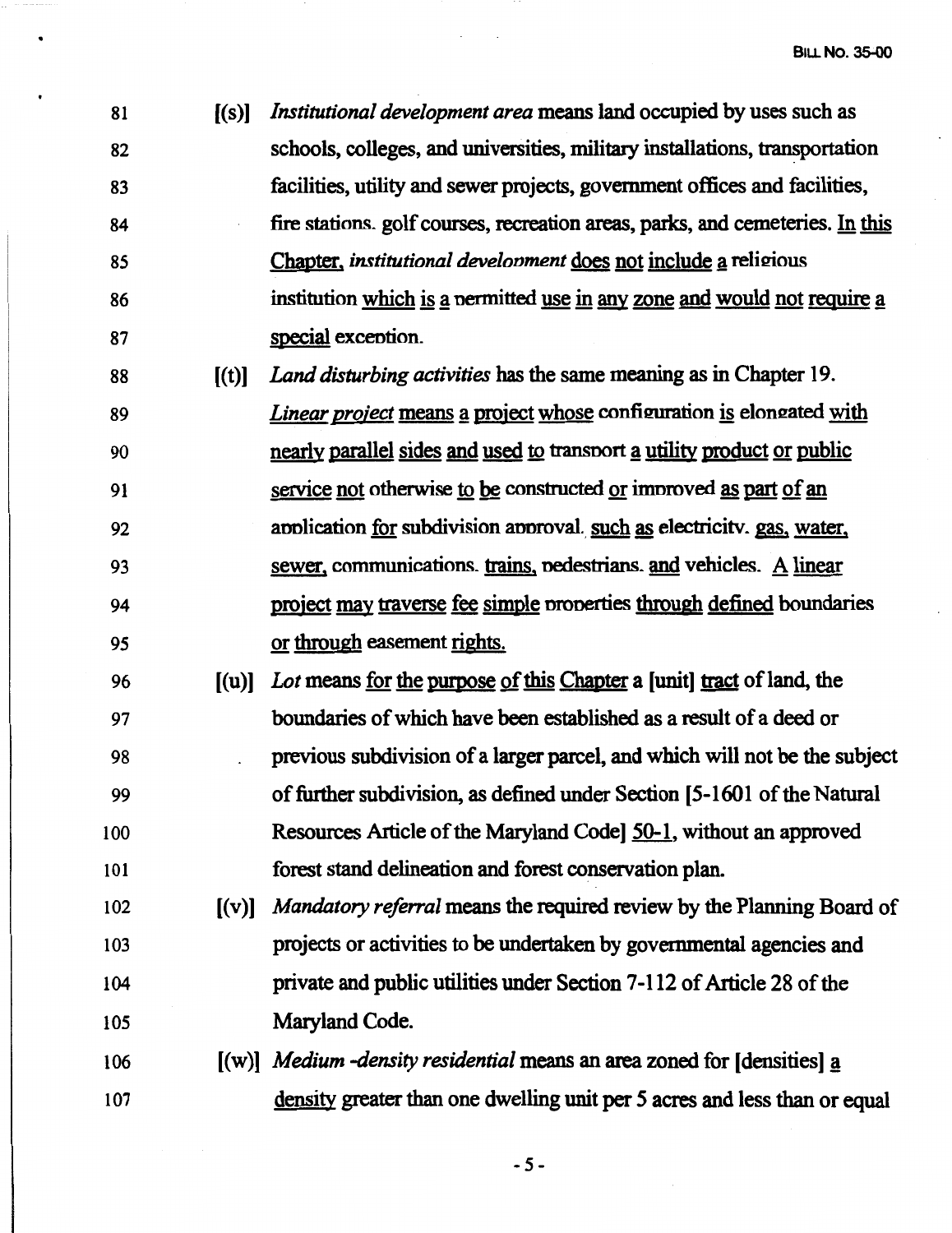$\bullet$ 

 $\bullet$ 

 $\mathcal{L}_{\mathcal{A}}$ 

 $\mathcal{L}^{\pm}$ 

 $\bar{\mathcal{A}}$ 

| 108              |       | to one dwelling unit per 40,000 square feet, including both existing and       |
|------------------|-------|--------------------------------------------------------------------------------|
| 109 <sup>°</sup> |       | planned development and their associated infrastructure, such as roads,        |
| 110              |       | utilities, and water and sewer service.                                        |
| 111              | [(x)] | Mixed-use development means a single, relatively high-density                  |
| 112              |       | development project, usually commercial in nature, which includes 2 or         |
| 113              |       | more types of uses.                                                            |
| 114              | [(y)] | <i>Municipal corporation</i> means a municipality without planning and         |
| 115              |       | zoning authority, or which has assigned its responsibilities under             |
| 116              |       | Subtitle 16 of the Natural Resources Article of the Maryland Code to           |
| 117              |       | the County.                                                                    |
| 118              |       | <i>Natural regeneration</i> means the natural establishment of trees and other |
| 119              |       | vegetation with at least 400 woody, free-to-grow seedlings per acre,           |
| 120              |       | which are capable of reaching a height of at least 20 feet at maturity.        |
| 121              | [(z)] | Net tract area means the total area of a tract, including both forested        |
| 122              |       | and unforested areas, to the nearest 1/10 acre, reduced by [the area           |
| 123              |       | found to be within the boundaries of the 100-year floodplain; except           |
| 124              |       | that character that it model will not be improved as part of                   |
| 125              |       | the development application. However in agriculture and resource               |
| 126              |       | areas, net tract area is the portion of the total tract for which land use     |
| 127              |       | will be changed or will no longer be used for primarily agricultural           |
| 128              |       | activities [, reduced by the area found to be within the boundaries of the     |
| 129              |       | 100-year floodplain]. For a linear project, net tract area is the area of a    |
| 130              |       | right-of-way width or the limits of disturbance as shown on the                |
| 131              |       | development application. whichever is greater.                                 |
| 132              |       | [(aa)] Nontidal wetland means an area regulated as a nontidal wetland under    |
| 133              |       | Title 8, Subtitle 12, of the Natural Resources Article of the Maryland         |
| 134              |       | Code.                                                                          |

 $\sim$ 

-6-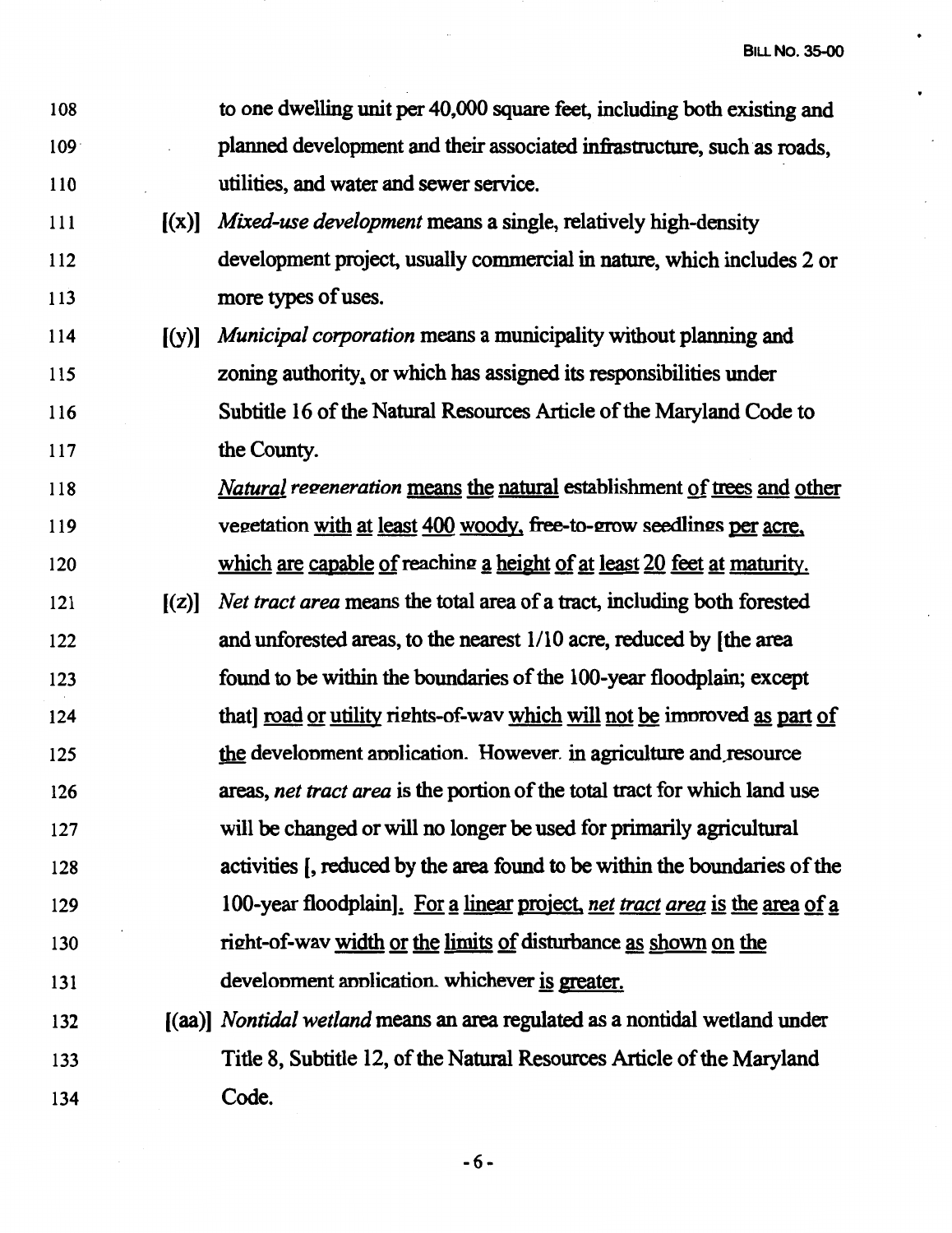$\ddot{\phantom{a}}$ 

 $\mathbb{R}^2$ 

| 135 | [(bb)] <i>Obligee</i> means a person obligated under a financial security instrument |
|-----|--------------------------------------------------------------------------------------|
| 136 | to meet certain regulatory requirements under Article II.                            |
| 137 | $[CC]$ <i>Person</i> means:                                                          |
| 138 | the federal government, the state, any county, municipal<br>(1)                      |
| 139 | corporation, or other political subdivision of the state, or any of                  |
| 140 | their units, [or]                                                                    |
| 141 | an individual, receiver, trustee, guardian, executor, administrator,<br>(2)          |
| 142 | fiduciary, or representative of any kind, [or]                                       |
| 143 | any partnership, firm, common ownership community or other<br>(3)                    |
| 144 | homeowners' association, public or private corporation or any of                     |
| 145 | their affiliates or subsidiaries, or                                                 |
| 146 | any other entity.<br>$\left( 4\right)$                                               |
| 147 | [(dd)] Planned unit development means a development comprised of a                   |
| 148 | combination of land uses or varying intensities of the same land use,                |
| 149 | having at least 20 percent of the land permanently dedicated to open                 |
| 150 | space, and in accordance with an integrated plan that provides flexibility           |
| 151 | in land use design approved by the District Council under Division 59-               |
| 152 | D-1 or by the Planning Board under Division 59-D-2 of [the Zoning                    |
| 153 | Ordinance] Chapter 59.                                                               |
| 154 | [(ee)] Planning Board means the County Planning Board of the Maryland-               |
| 155 | National Capital Park and Planning Commission.                                       |
| 156 | [(ff)] Planning Director means the Director of the Montgomery County Park            |
| 157 | and Planning Department, or the Director's designee.                                 |
| 158 | $[(gg)]$ Preliminary plan of subdivision means a plan for a proposed                 |
| 159 | subdivision or resubdivision prepared and submitted for approval by the              |
| 160 | Planning Board under Chapter 50 before preparation of a subdivision                  |
| 161 | plat.                                                                                |
|     |                                                                                      |

 $\mathcal{L}_{\text{max}} = \mathcal{L}_{\text{max}}^{(1)}$ 

-7-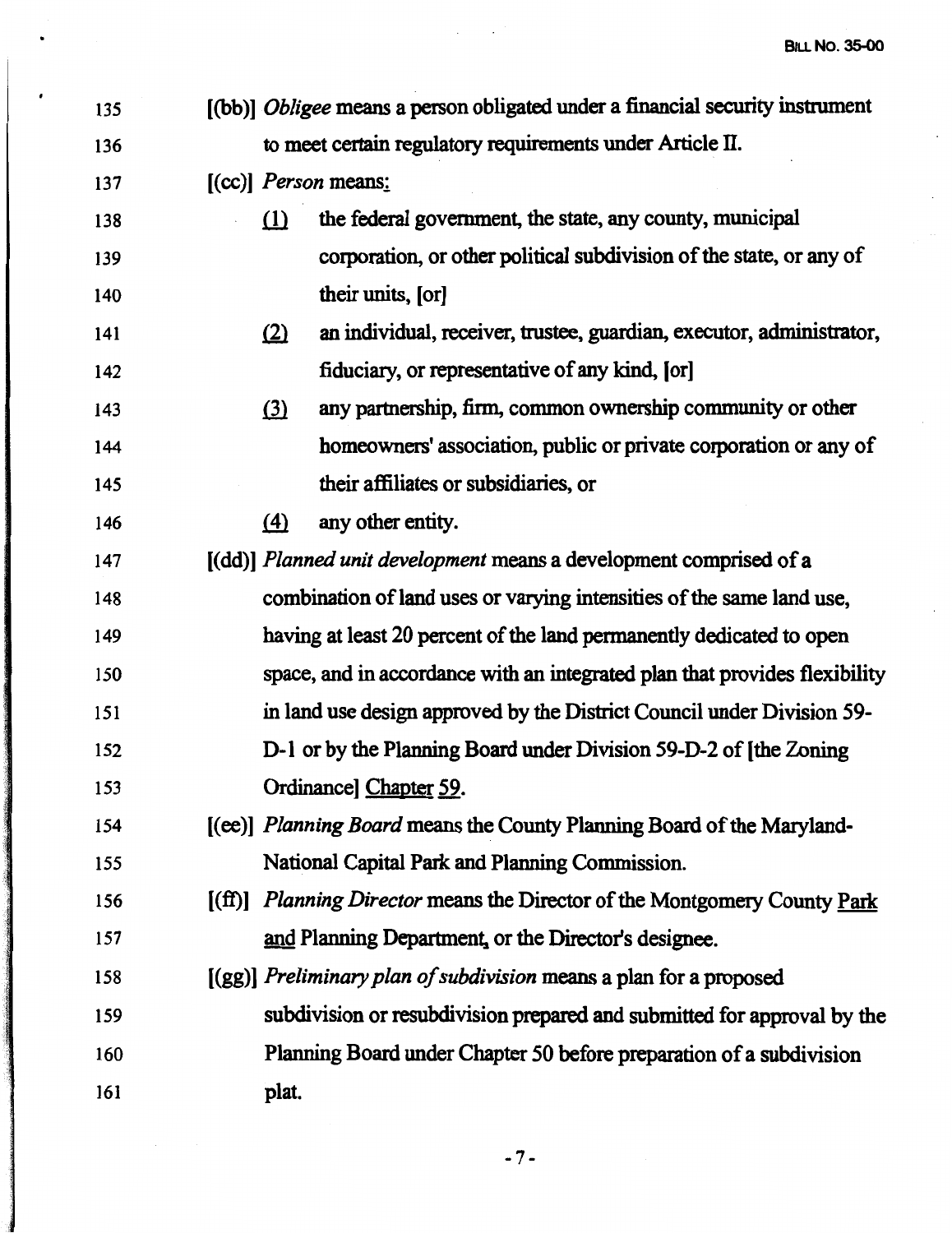$\ddot{\phantom{0}}$ 

 $\ddot{\phantom{0}}$ 

 $\bar{\mathcal{A}}$ 

 $\bar{z}$ 

| 162 |                       | [(hh)] Project plan means a plan or an amendment to a plan approved under      |
|-----|-----------------------|--------------------------------------------------------------------------------|
| 163 |                       | Division 59-D-2 of [the Zoning Ordinance] Chapter 59.                          |
| 164 | [(ii)]                | <i>Public utility means:</i>                                                   |
| 165 |                       | the transmission lines and the electric generating stations licensed<br>(1)    |
| 166 |                       | under Article 78, Section 54A and 54B or 54-I of the Maryland                  |
| 167 |                       | Code; and                                                                      |
| 168 |                       | (2)<br>water, sewer, electric, gas, telephone, and cable service facilities    |
| 169 |                       | and lines.                                                                     |
| 170 | [(ii)]                | Reforestation or reforested means the creation of a biological                 |
| 171 |                       | community dominated by trees and other woody plants (including plant           |
| 172 |                       | communities, the understory, and forest floor) which is at least 10,000        |
| 173 |                       | square feet in area and 50 feet wide, and containing at least 100 live         |
| 174 |                       | trees per acre, with at least 50 percent of those trees having the potential   |
| 175 |                       | of attaining a 2 inch or greater diameter measured at 4.5 feet above the       |
| 176 |                       | ground, within 7 years. [Reforestation includes the landscaping of             |
| 177 |                       | areas under an approved landscaping plan that establishes a forest at          |
| 178 |                       | least 35 feet wide and covering at least 2,500 square feet of land area.       |
| 179 |                       | Reforestation for a linear project which involves overhead transmission        |
| 180 |                       | lines may consist of a biological community dominated by trees and             |
| 181 |                       | woody shrubs with no minimum height or diameter criteria.                      |
| 182 |                       | [(kk)] Retention means the deliberate holding and protecting of existing trees |
| 183 |                       | and other plants on the site.                                                  |
| 184 | $\lbrack (11)\rbrack$ | Sediment control permit means a permit required to be obtained for             |
| 185 |                       | certain land disturbing activities:                                            |
| 186 |                       | (1)<br>under Chapter 19, Article I;                                            |
|     |                       |                                                                                |

 $\boldsymbol{\beta}$ 

-8-

 $\alpha = \alpha / 2$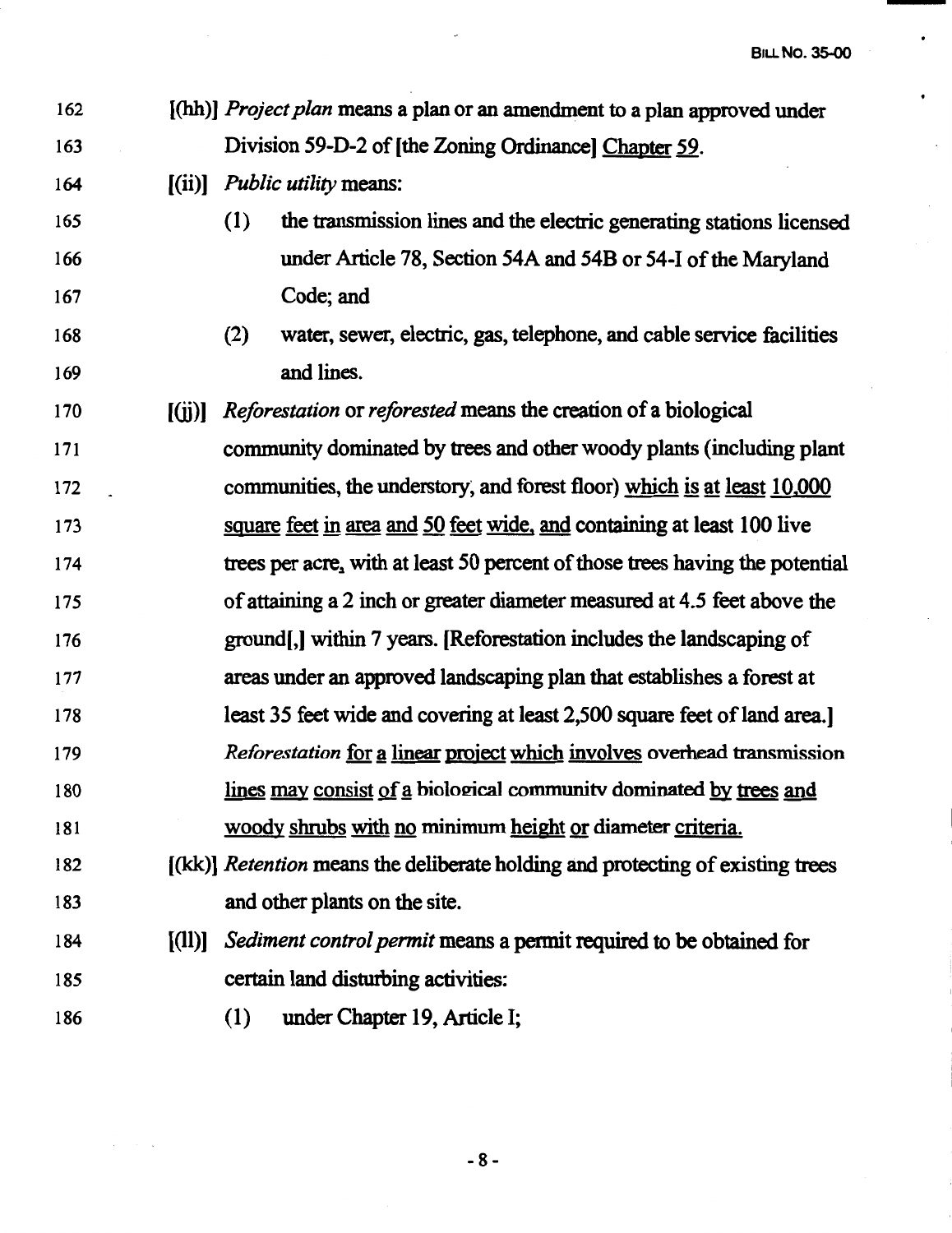$\ddot{\phantom{a}}$ 

 $\frac{1}{\sqrt{2}}$ 

| 187 | from the Washington Suburban Sanitary Commission for major<br>(2)                      |
|-----|----------------------------------------------------------------------------------------|
| 188 | utility construction as defined under regulations of the                               |
| 189 | Commission; or                                                                         |
| 190 | from a municipal corporation.<br>(3)                                                   |
| 191 | [(mm)] Site plan means a plan or an amendment to a plan approved under                 |
| 192 | Division 59-D-3 of [the Zoning Ordinance] Chapter 59.                                  |
| 193 | [(nn)] Special exception means a use approved under Article 59-G of [the               |
| 194 | Zoning Ordinance] Chapter 59.                                                          |
| 195 | Special Protection Area (SPA) means a geographic area designated by                    |
| 196 | the County Council under Section 19-62(a).                                             |
| 197 | [(00)] Technical Manual means a detailed guidance document used for                    |
| 198 | administration of this Chapter that is adopted by the Planning Board                   |
| 199 | under Section 22A-26.                                                                  |
| 200 | [(pp)] Timber harvesting means a tree cutting operation affecting one or more          |
| 201 | acres of forest or developed woodland within a one year period that                    |
| 202 | disturbs 5,000 square feet or more of forest floor. Timber harvesting                  |
| 203 | does not include grubbing and clearing of root mass.                                   |
| 204 | [(qq)] Tract means the property subject to a development application or a              |
| 205 | sediment control permit, as described by deed or record plat.                          |
| 206 | Tree means a large, woody plant having one or several self-supporting<br>$[(\pi)]$     |
| 207 | stems or trunks and numerous branches that reach a height of at least 20               |
| 208 | feet at maturity.                                                                      |
| 209 | [(ss)] <i>Tree cover</i> means the combined area, in square feet, of the crowns of all |
| 210 | trees on a tract. For replanting purposes, tree cover is the typical crown             |
| 211 | area for the specific tree at [maturity] 20 years.                                     |
| 212 | <i>Tree save plan</i> means a plan prepared in conjunction with a<br>[(tt)]            |
| 213 | development application [approved before July 1, 1992] indicating                      |
|     |                                                                                        |

 $\bar{\mathcal{A}}$ 

 $\ddot{\phantom{0}}$ 

 $\overline{\phantom{a}}$ 

-9-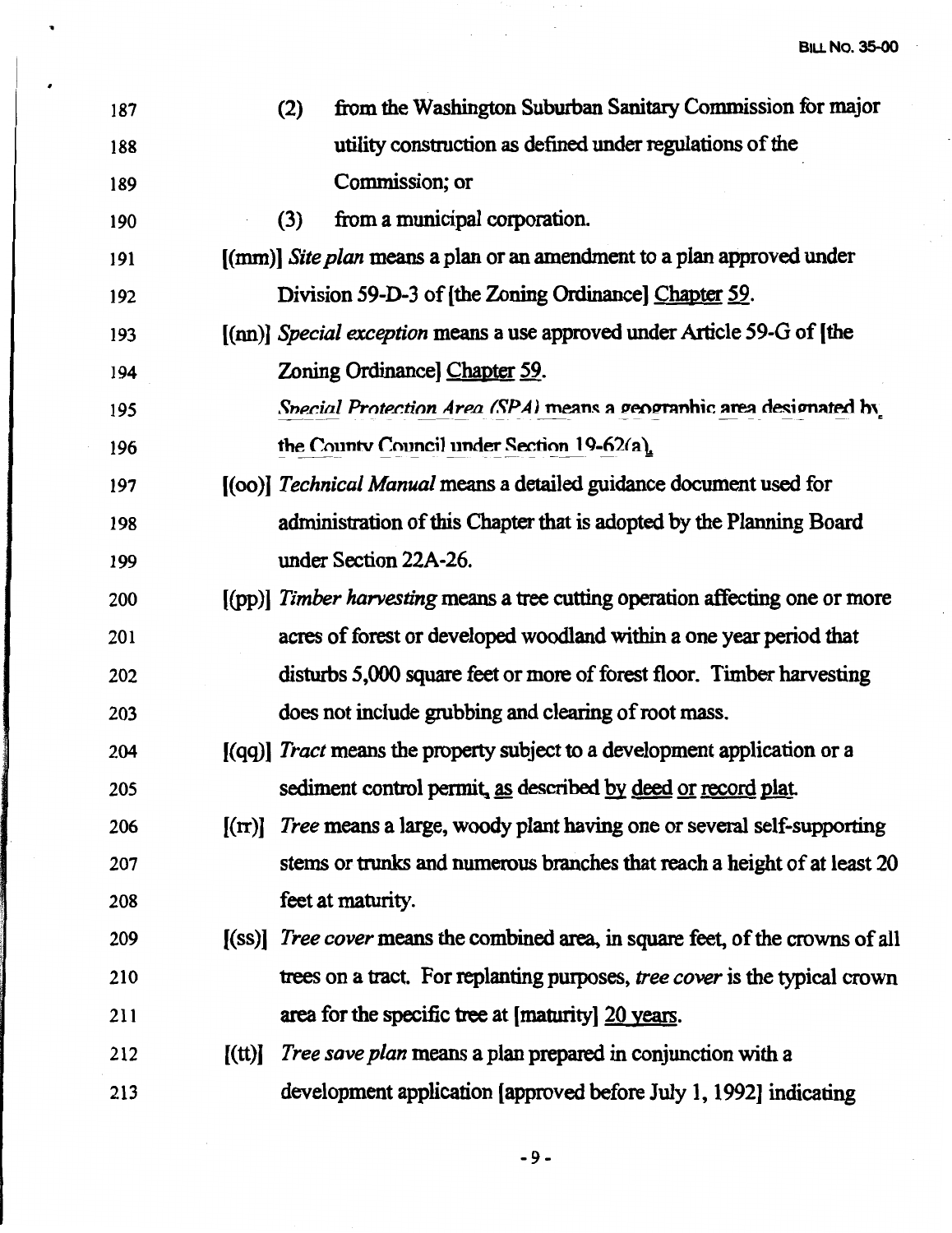è

| 214 |                           | where trees are to be retained or planted, including the establishment of                      |
|-----|---------------------------|------------------------------------------------------------------------------------------------|
| 215 |                           | conservation areas.                                                                            |
| 216 |                           | [(uu)] Variance means relief from this Chapter. [It] Variance does not mean a                  |
| 217 |                           | subdivision or zoning variance.                                                                |
| 218 |                           | $[({\rm vv})]$ <i>Watershed</i> means all lands lying within an area described as a [subbasin] |
| 219 |                           | in water quality regulations adopted by the State Department of                                |
| 220 |                           | Environment under COMAR 26.08.02.08.] watershed in the                                         |
| 221 |                           | Countywide Stream Protection Strategy.                                                         |
| 222 | $22A-4.$                  | Applicability.                                                                                 |
| 223 |                           | Except as otherwise expressly provided in this Chapter, this Chapter applies to:               |
| 224 | (a)                       | a person required by law to obtain development plan approval,                                  |
| 225 |                           | diagrammatic plan approval. project plan approval, preliminary plan of                         |
| 226 |                           | subdivision approval, or site plan approval; [and]                                             |
| 227 | (b)                       | a person required by law to obtain special exception approval or a                             |
| 228 |                           | sediment control permit [, or who is subject to mandatory referral, for a                      |
| 229 |                           | proposed activity on an area] on a tract of land 40,000 square feet or                         |
| 230 |                           | larger, and who is not otherwise required to obtain an approval under                          |
| 231 |                           | subsection (a); [of this Section.]                                                             |
| 232 | $\Omega$                  | a government entity subject to mandatory referral on a tract of land                           |
| 233 |                           | 40,000 square feet or larger which is not exempt under subsection 22A-                         |
| 234 |                           | 5(f) [[and which is not otherwise required to obtain an approval under                         |
| 235 |                           | subsection $(a)$ ]:                                                                            |
| 236 | (d)                       | highway construction <u>not exempt under</u> subsections $22A-5(e)$ or (p);                    |
| 237 |                           | <u>and</u>                                                                                     |
| 238 | $\left(\mathbf{e}\right)$ | <u>a public utility not exempt under</u> subsections $22A-5(e)$ . (o)(1) and (2),              |
| 239 |                           | $or (p)$ .                                                                                     |
| 240 |                           | Any person who expects to cut, clear, or grade more than 5000 square feet of                   |

 $\bar{\beta}$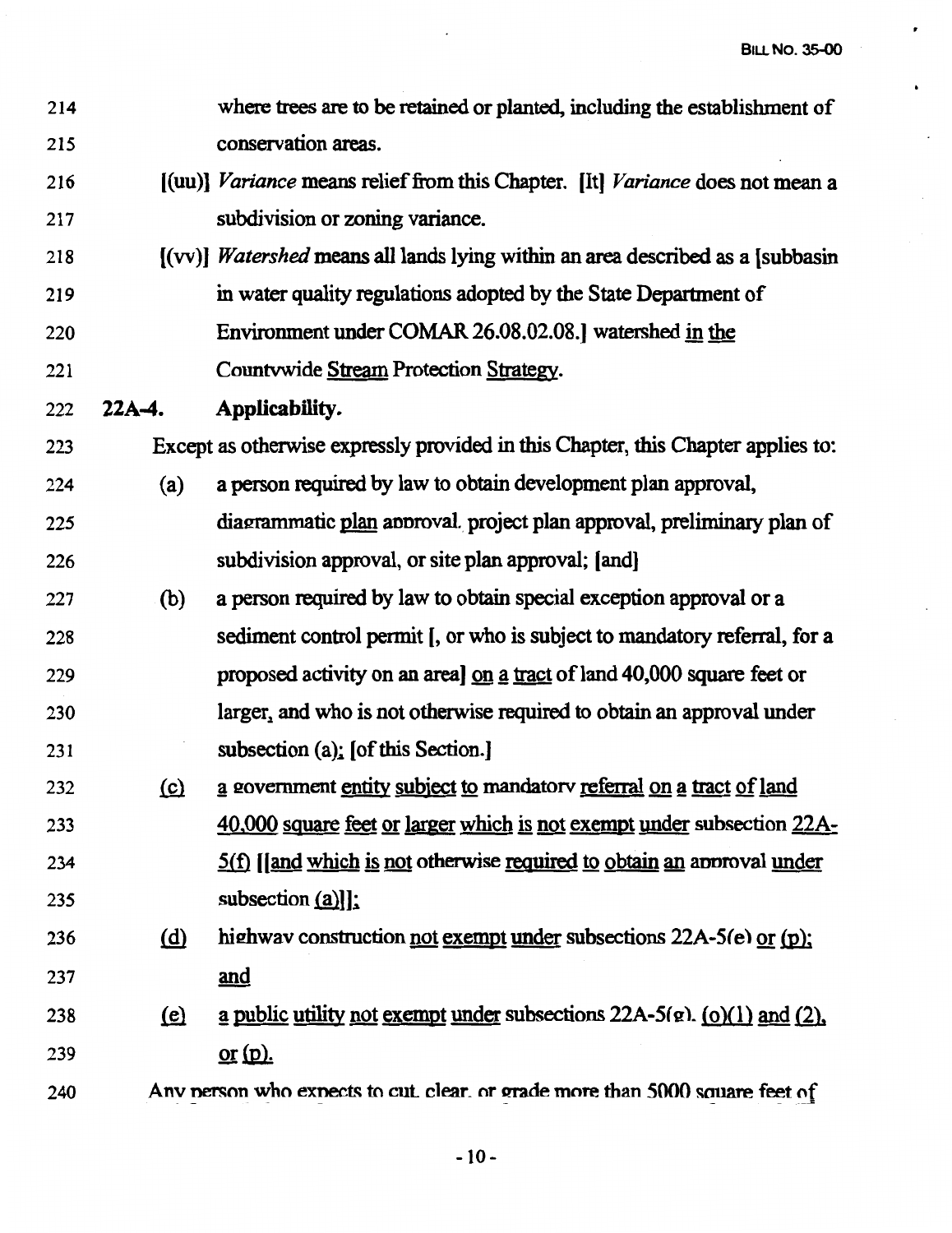forest, and who believes that the cutting, clearing or grading is exempt under Section 241 22A-5, 22A-6, 22A-7, or 22A-8, must notify the Planning Director in writing before 242 performing any cutting, clearing, or grading and seek confirmation from the Director 243 that the cutting clearing, or grading is in fact exempt from Article II. Failing to 244 notify the Director as required by this Section, or nerforming any cutting, clearing, or 245 grading before the Director confirms that an exemption applies, is a violation of this 246 247 Chapter.

 $22A-5.$ 248

249

## **Exemptions.**

The Ifollowing are exempt from the requirements of Article II do not apply to:

an activity conducted on an existing single lot of any size that is  $(a)$ 250 required to construct a dwelling house or accessory structure (such as a 251 pool, tennis court, or shed) intended for the use of the owner, if the 252 activity: 253

fisl does not fsubject tol require a special exception fapprovall:  $(1)$ 254

does not result in the [[cumulative]] cutting, clearing, or grading 255  $(2)$ of: 256

 $(A)$ more than a total of 40,000 square feet of forest: 257

- $[1(3)$  will not result in the cutting, clearing, or grading of 258
- 259  $(B)$ any forest in a stream buffer
- $(C)$ any forest on property located in a special protection area 260 which must submit a water quality plan. 261
- $(D)$ any specimen or champion tree, or 262
- $(E)$ any trees or forest that are subject to [the requirements of] 263 a previously approved forest conservation plan or tree save 264 plan; and 265
- $[f(4)]$ ] (3) is subject to a declaration of intent filed with the Planning 266 267 Director stating that the lot will not be the subject of additional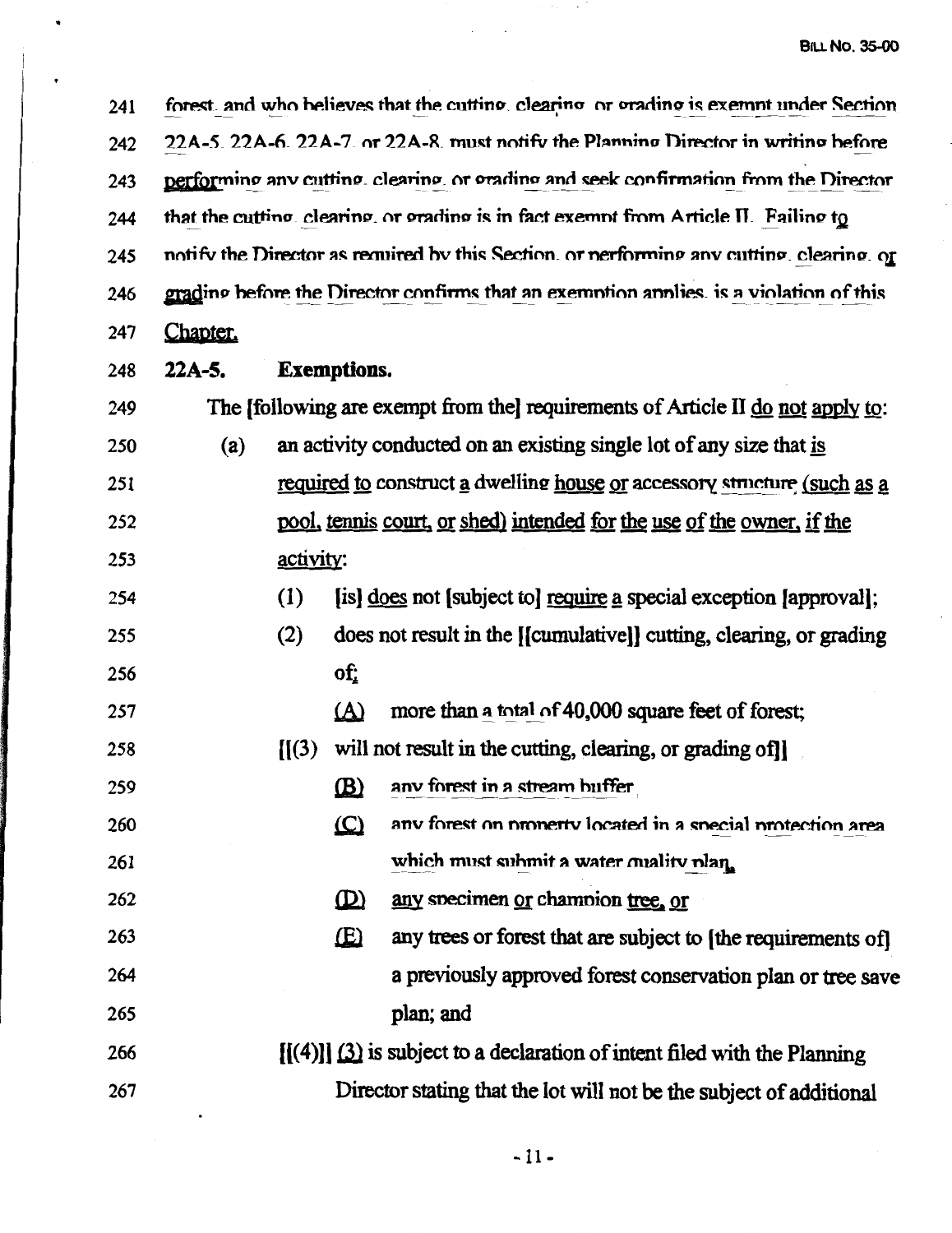**BILL No. 35-00** 

 $\cdot$ 

 $\sim$  $\bar{\bullet}$  .

 $\bar{z}$ 

 $\ddot{\phantom{0}}$ 

| 268 |     | regulated activities under this Chapter within 5 years of the                     |
|-----|-----|-----------------------------------------------------------------------------------|
| 269 |     | cutting, clearing, or grading of forest;                                          |
| 270 |     |                                                                                   |
| 271 | (e) | a state or county highway construction activity that is subject to Section        |
| 272 |     | 5-103 of the Natural Resources Article of the Maryland Code, or                   |
| 273 |     | Section 22A-9;                                                                    |
| 274 |     | *<br>*                                                                            |
| 275 | (k) | any [lots] lot covered by a preliminary plan of subdivision or site plan          |
| 276 |     | that [have not received] did not receive a sediment control permit before         |
| 277 |     | July 1, 1991, and for which the preliminary plan of subdivision or site           |
| 278 |     | plan:                                                                             |
| 279 |     | was approved before July 1, 1984, and has less than 40,000<br>(1)                 |
| 280 |     | square feet of forest cover; or                                                   |
| 281 |     | was approved or extended between July 1, 1984 and July 1, 1991,<br>(2)            |
| 282 |     | and                                                                               |
| 283 |     | the construction will not result in the cutting, clearing, or grading<br>$\Omega$ |
| 284 |     | ΣŢ                                                                                |
| 285 |     | anv forest in a stream buffer. or<br>$\Delta$                                     |
| 286 |     | $\mathbf{B}$<br>anv forest on property located in a special protection area       |
| 287 |     | which must submit a water quality plan.                                           |
| 288 |     | A preliminary plan of subdivision or site plan approved before July 1,            |
| 289 |     | 1991, that is revised after that date at the initiative of the applicant and      |
| 290 |     | which results in the cutting of more than 5,000 additional square feet of         |
| 291 |     | forest is not exempt. Development or redevelopment of a property                  |
| 292 |     | which requires resubdivision is not exempt. This subsection does not              |
| 293 |     | apply to a planned unit development subject to subsection (1) [of this            |
| 294 |     | Section];                                                                         |

 $\omega_{\rm{max}}$ 

 $\label{eq:2.1} \frac{1}{\sqrt{2}}\left(\frac{1}{\sqrt{2}}\right)^{2} \left(\frac{1}{\sqrt{2}}\right)^{2} \left(\frac{1}{\sqrt{2}}\right)^{2} \left(\frac{1}{\sqrt{2}}\right)^{2} \left(\frac{1}{\sqrt{2}}\right)^{2} \left(\frac{1}{\sqrt{2}}\right)^{2} \left(\frac{1}{\sqrt{2}}\right)^{2} \left(\frac{1}{\sqrt{2}}\right)^{2} \left(\frac{1}{\sqrt{2}}\right)^{2} \left(\frac{1}{\sqrt{2}}\right)^{2} \left(\frac{1}{\sqrt{2}}\right)^{2} \left(\$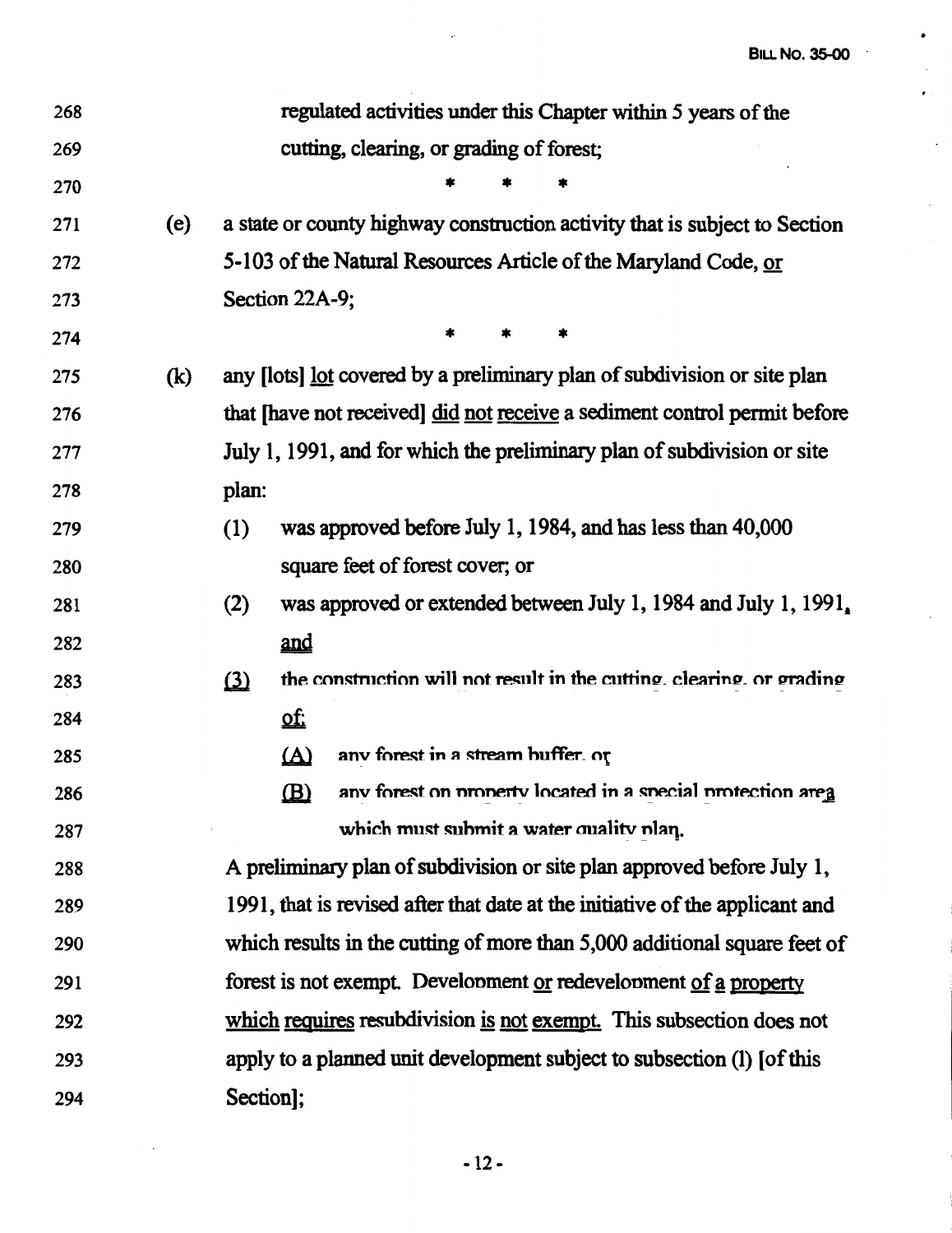$\ddot{\phantom{a}}$ 

 $\langle$ 

 $\bar{\beta}$ 

| 295 | (m)      |          |                           | $*$ [and] |                                                                           |
|-----|----------|----------|---------------------------|-----------|---------------------------------------------------------------------------|
| 296 | (n)      |          |                           |           | any minor subdivision under Section 50-35A(a)(2)-(3) involving            |
| 297 |          |          |                           |           | conversion of an existing recorded outlot created because of inadequate   |
| 298 |          |          |                           |           | or unavailable sewerage or water service to a lot or joining two or more  |
| 299 |          |          |                           |           | existing residential lots into one lot, if:                               |
| 300 |          | $\Omega$ |                           |           | [[no new development is conducted on the resulting lot; or]] the          |
| 301 |          |          |                           |           | only develonment located on the resulting lot is a single family          |
| 302 |          |          |                           |           | dwelling unit or an accessory structure (such as a nool, tennis           |
| 303 |          |          |                           |           | court or shed): and                                                       |
| 304 |          | (2)      |                           |           | development does not result in the [[cumulative]] cutting.                |
| 305 |          |          |                           |           | clearing. or grading of:                                                  |
| 306 |          |          | $\Delta$                  |           | more than a total of 40,000 square feet of forest,                        |
| 307 |          |          | $\mathbf{B}$              |           | any forest in a stream buffer                                             |
| 308 |          |          | $\Omega$                  |           | any forest on property located in a special protection area               |
| 309 |          |          |                           |           | which must submit a water quality plan.                                   |
| 310 |          |          | $\mathbf{D}$              |           | any specimen or champion tree, or                                         |
| 311 |          |          | $\mathbf{E}$              |           | any tree or forest that is subject to the requirements of a               |
| 312 |          |          |                           |           | previously approved <u>forest</u> conservation plan or tree save          |
| 313 |          |          |                           | plan;     |                                                                           |
| 314 | [(n)](0) |          |                           |           |                                                                           |
| 315 | $\Omega$ |          |                           |           | the construction of a public utility or highway in a utility right-of-way |
| 316 |          |          |                           |           | not exempt under subsection (o), or a highway right-of-way not exempt     |
| 317 |          |          | under subsection (e), if: |           |                                                                           |
| 318 |          | $\Omega$ |                           |           | the right-of-way existed before July 1, 1992;                             |
| 319 |          | (2)      |                           |           | forest clearing will not exceed a total of 40,000 square feet and         |
| 320 |          | (3)      |                           |           | the construction will not result in the cutting, clearing or grading      |
| 321 |          |          | <u>of:</u>                |           |                                                                           |

 $\mathcal{A}^{\mathcal{A}}_{\mathcal{A}}$  and  $\mathcal{A}^{\mathcal{A}}_{\mathcal{A}}$ 

 $\bullet$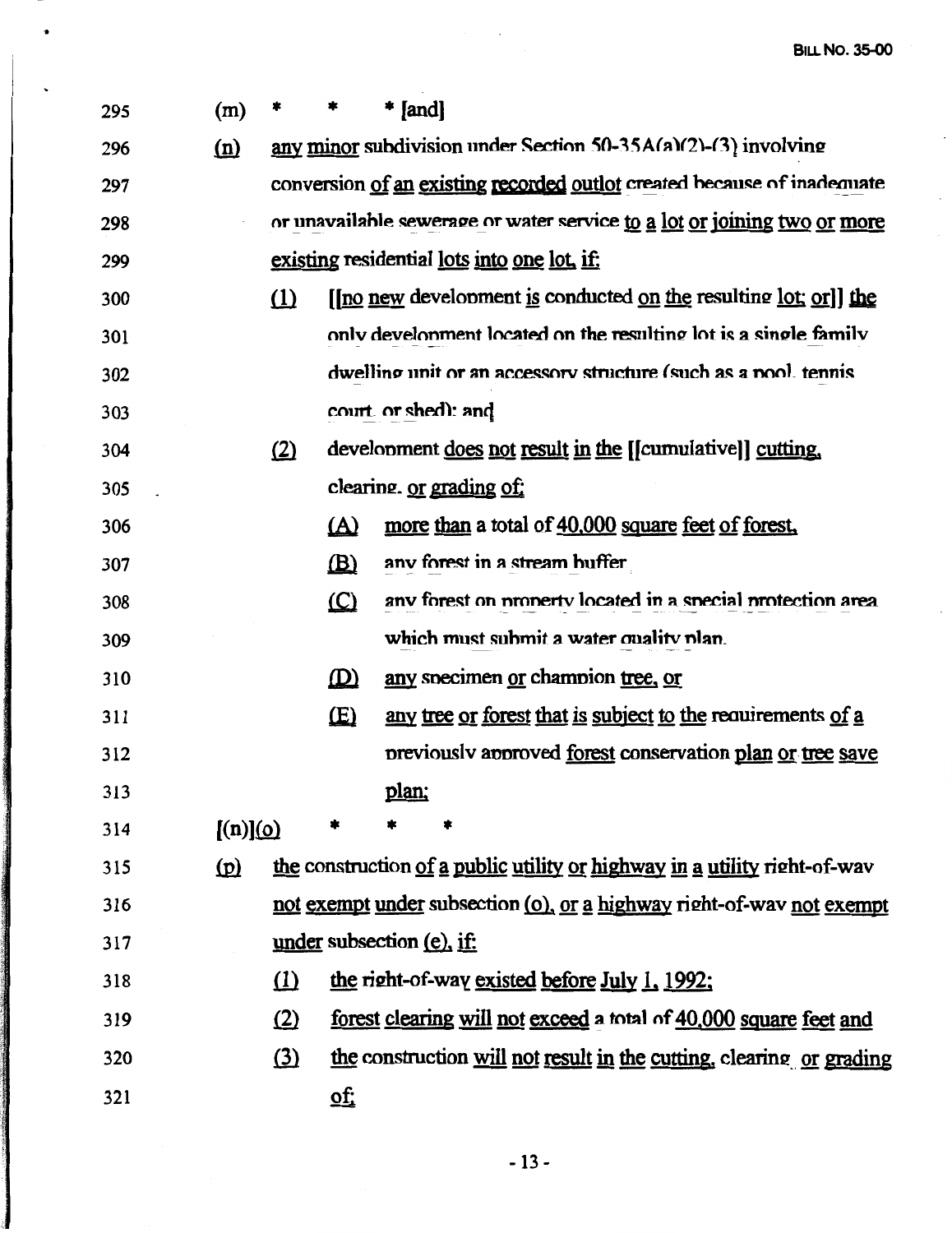**BILL NO. 35-00** 

 $\overline{\phantom{a}}$ 

 $\tilde{\phantom{a}}$ 

 $\bullet$ 

 $\bar{z}$ 

 $\sim$ 

 $\mathcal{C}^{(1)}$ 

 $\hat{\mathcal{L}}$ 

 $\overline{\phantom{a}}$ 

 $\overline{1}$ 

| 322 |            |          | <u>(A)</u>   | any forest in a stream buffer.                                             |
|-----|------------|----------|--------------|----------------------------------------------------------------------------|
| 323 |            |          | $\mathbf{B}$ | any forest on property located in a special protection area                |
| 324 |            |          |              | which must submit a water quality plan.                                    |
| 325 |            |          | $\circ$      | any specimen or champion tree, or                                          |
| 326 |            |          | $\mathbf{D}$ | any tree or forest that is subject to a previously approved                |
| 327 |            |          |              | forest conservation or tree save plan:                                     |
| 328 | <u>(a)</u> |          |              | a special exception application if:                                        |
| 329 |            | $\Omega$ |              | the application is for an existing structure and the proposed use          |
| 330 |            |          |              | will not result in clearing of existing forest or trees;                   |
| 331 |            | (2)      |              | the application modifies an existing special exception use which           |
| 332 |            |          |              | was approved before July 1, 1991, and the revision will not result         |
| 333 |            |          |              | in the [[cumulative]] clearing of more than a total of 5000                |
| 334 |            |          |              | additional square feet of forest or any specimen or champion tree;         |
| 335 |            |          | $or$         |                                                                            |
| 336 |            | (3)      |              | the total disturbance area for the proposed special exception use          |
| 337 |            |          |              | will not exceed 10,000 square feet, and [[cumulative]] clearing            |
| 338 |            |          |              | will not exceed a total of 5000 square feet of forest or include any       |
| 339 |            |          |              | specimen or champion tree;                                                 |
| 340 | $\Omega$   |          |              | $(1)$ an activity occurring on a tract of land less than 1.5 acres with no |
| 341 |            |          |              | existing forest, or existing specimen or champion tree, and the            |
| 342 |            |          |              | afforestation requirements would not exceed 10,000 square feet;            |
| 343 |            |          | $or$         |                                                                            |
| 344 |            | (2)      |              | an activity occurring on a tract less than 1 acre that will not result     |
| 345 |            |          |              | in the clearing of more than a total of 30,000 square feet of              |
| 346 |            |          |              | existing forest, or any existing specimen or champion tree, and            |
| 347 |            |          |              | reforestation requirements would not exceed 10,000 square feet.            |
| 348 |            |          |              | Forest in any priority area on-site must be preserved: and                 |

 $\sim 10^7$ 

- 14-

 $\label{eq:2} \mathcal{L}_{\text{max}} = \frac{1}{2} \sum_{i=1}^{N} \frac{1}{2} \sum_{i=1}^{N} \frac{1}{2} \sum_{i=1}^{N} \frac{1}{2} \sum_{i=1}^{N} \frac{1}{2} \sum_{i=1}^{N} \frac{1}{2} \sum_{i=1}^{N} \frac{1}{2} \sum_{i=1}^{N} \frac{1}{2} \sum_{i=1}^{N} \frac{1}{2} \sum_{i=1}^{N} \frac{1}{2} \sum_{i=1}^{N} \frac{1}{2} \sum_{i=1}^{N} \frac{1}{2} \sum_{i=1}$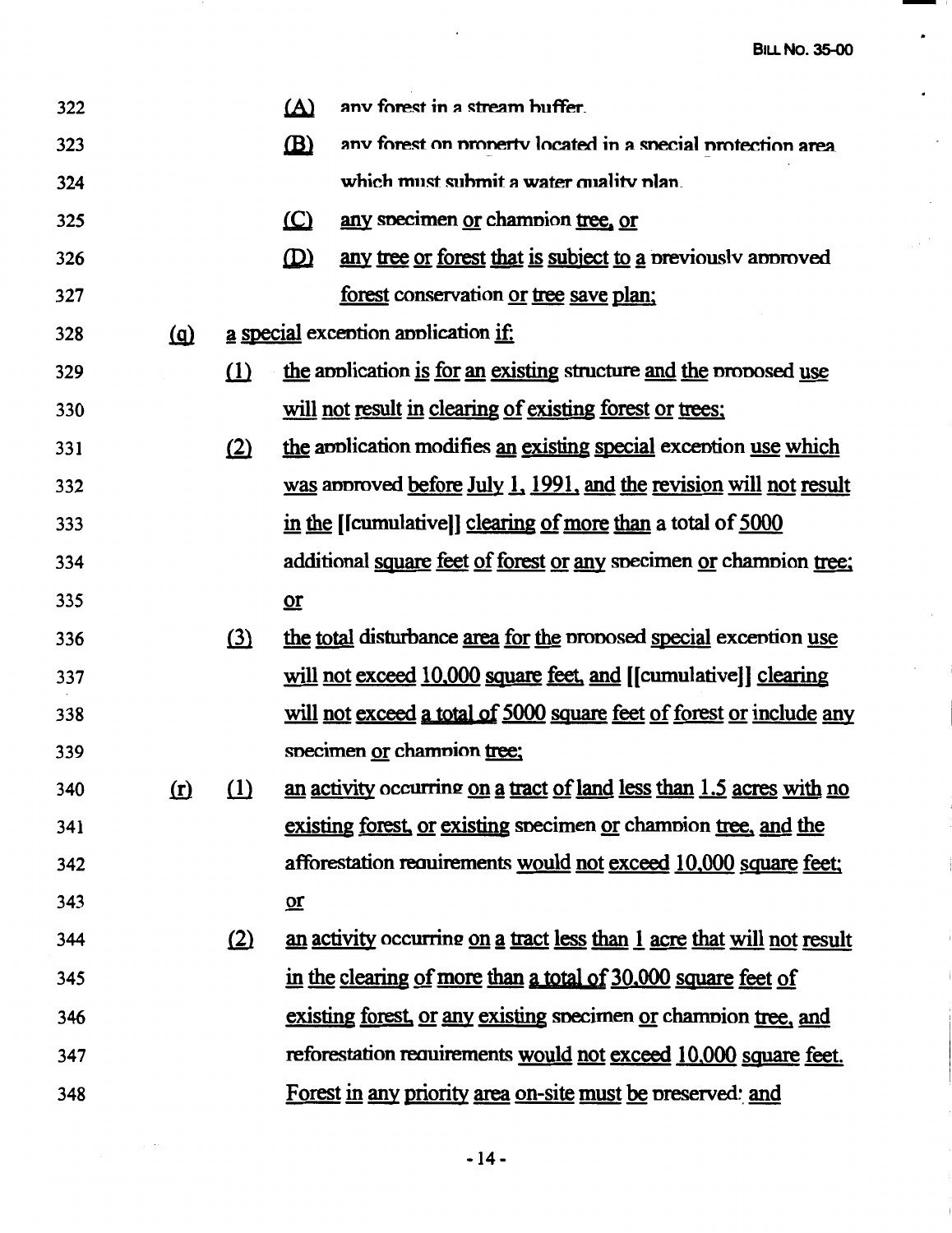**BILL NO. 35-00** 

 $\overline{a}$ 

| 349 | <u>(s)</u> | a modification to existing developed property if:                             |
|-----|------------|-------------------------------------------------------------------------------|
| 350 |            | [less than a total of 40,000]] no more than 5000 square feet of<br>(1)        |
| 351 |            | forest will be cleared;                                                       |
| 352 |            | the modification does not affect any forest in a stream buffer or<br>$\Omega$ |
| 353 |            | located on property in a special protection area which must                   |
| 354 |            | submit a water quality plan: and                                              |
| 355 |            | $[(2)]$ (3) the modification does not require approval of a new               |
| 356 |            | subdivision plan.                                                             |
| 357 | $22A-6.$   | <b>Exemptions - Special [transition] provisions.</b>                          |
| 358 | (a)        | Special transition provision. An activity or development that is              |
| 359 |            | exempted under Section 22A-5, but which requires site plan approval, is       |
| 360 |            | subject to the local law applicable to tree conservation in effect before     |
| 361 |            | July 1, 1992. However, a violation of the requirements of any tree save       |
| 362 |            | plan or similar condition of approval may be enforced using [remedies]        |
| 363 |            | any remedy provided under this Chapter.                                       |
| 364 | <u>(b)</u> | <u>Tree save plan provision. An activity or development that would be</u>     |
| 365 |            | exempt under Section 22A-5, except that the proposed activity involves        |
| 366 |            | clearing of a specimen or champion tree, requires the approval of a tree      |
| 367 |            | save plan, which may [[include]] require tree preservation or mitigation      |
| 368 |            | for loss of individual trees. The plan requirements must be based             |
| 369 |            | [[upon]] on the size and character of the trees to be cleared. If trees to    |
| 370 |            | be cleared are part of an existing scenic buffer between public parkland      |
| 371 |            | and [[any]] a proposed development. trees which are smaller than              |
| 372 |            | specimen size may be [[evaluated for inclusion]] included in the [[tree       |
| 373 |            | save]] plan.                                                                  |
| 374 |            | II<br>*]]                                                                     |
| 375 | 22A-7.     | Activities or development not [exempted] exempt under Section                 |

 $\phi_{\rm c} = \beta \delta \delta/5.1$ dei se $\alpha$ 

 $\cdot$ 

 $\bar{z}$ 

 $\ddot{\phantom{0}}$ 

 $-15 -$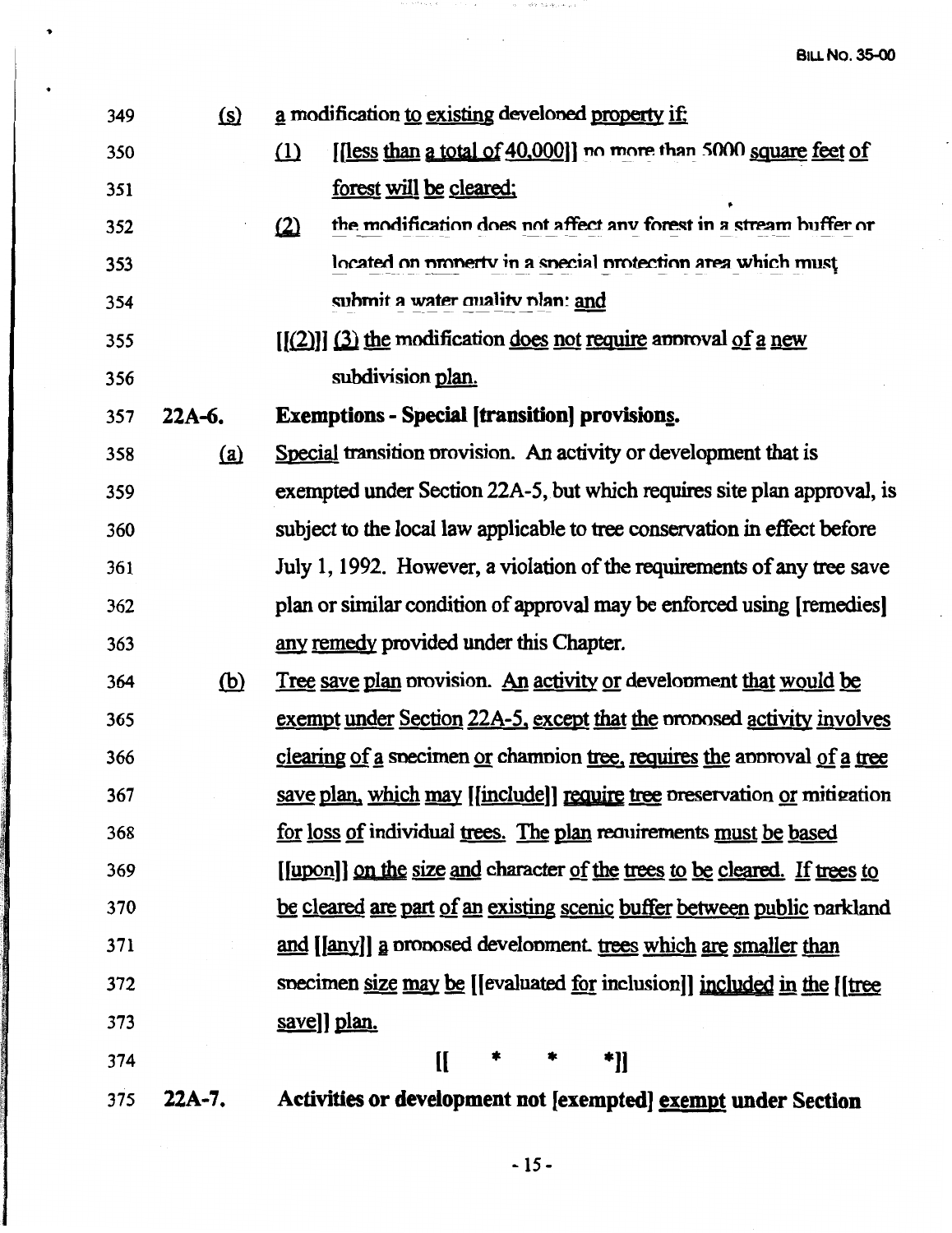#### 376 377 **22A-S** - **Special transition provision.**  \* \* \* 378 (c) If the Planning Board [determines] finds that a development approval 379 380 381 382 383 384 385 386 387 388 **22A-8.**  389 between July 1, 1991 and July 1, 1992 was consistent with the retention, afforestation, or reforestation standards of this Chapter but is not exempt under this Section, [it] the Board may waive additional submission requirements at the time of any [subsequent] later sediment control pennit application. However, [subject to Section 22A-12(i) for small tracts, the Board must not waive the provisions of Section  $22A-12(g)$ and (h) requiring certain agreements and financial security [must not be waived]. \* \* \* **Utility Lines.**  \* \* \* 390 (b) *Calculation Rules; {Single* Lot) *Exemption*  391 (1) To determine the applicability of this Chapter under Section 22A-392 393 394 395 396 397 398 399 400 401 4 [(b)] to proposed activities within a public right-of-way or public utility easement, the calculation of land area must be based on the limits of disturbance as shown on the sediment control permit. (2) A public right-of-way, public utility easement, or privately owned utility right-of-way is considered to be [a single lot for purposes of an exemption under Section 22A-5(a)] exemnt under Section 22A-5(o) if the proposed activity and any future stages of the work on the utility line will not result in the cumulative cutting, clearing, or grading of more than 40,000 square feet of

forest or the cutting, clearing, or grading of any snecimen or

402

-16-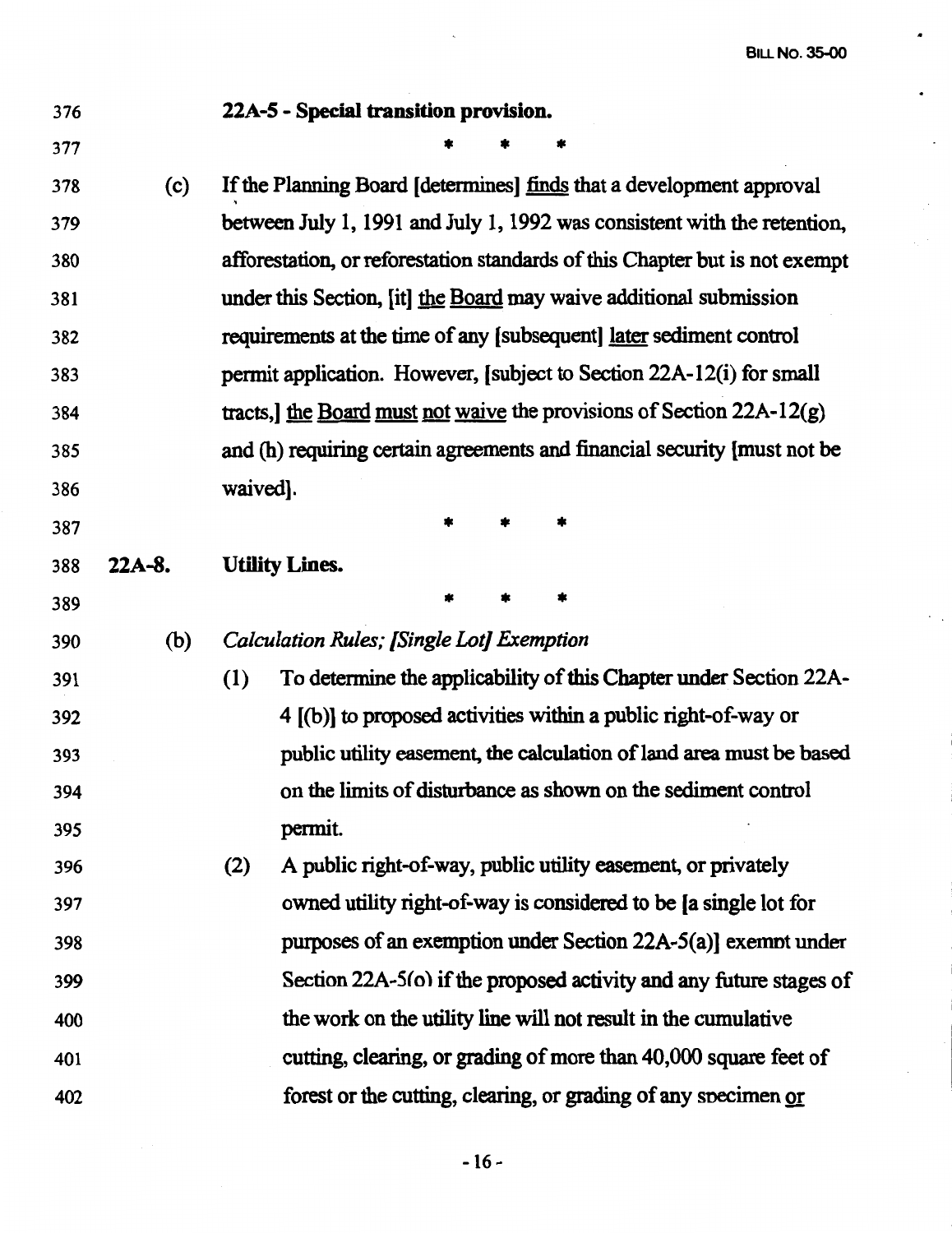$\ddot{\phantom{0}}$ 

 $\bar{\mathcal{A}}$ 

 $\mathcal{A}$ 

| 403 |               |          | champion tree, or trees or forest that are subject to a previously   |
|-----|---------------|----------|----------------------------------------------------------------------|
| 404 |               |          | approved forest conservation or tree save plan. [A declaration of    |
| 405 |               |          | intent is not required under Section $22A-5(a)(4)$ ; however, any    |
| 406 |               |          | subsequent] Any later stages of the work must be identified at the   |
| 407 |               |          | time of the initial sediment control permit application.             |
| 408 |               | (3)      | If the [single lot] exemption [is] does not [applicable] apply,      |
| 409 |               |          | afforestation or reforestation requirements must be calculated       |
| 410 |               |          | using the net tract area applicable to the entire proposed utility   |
| 411 |               |          | line without regard to project segments subject to a specific        |
| 412 |               |          | sediment control permit. The property boundaries of the              |
| 413 |               |          | privately owned utility right-of-way, public utility easement, or    |
| 414 |               |          | public right-of-way (to the extent of the utility work) must be      |
| 415 |               |          | used in calculating the area of the tract. The net tract area should |
| 416 |               |          | reflect any reduction in land area that will continue to be used for |
| 417 |               |          | agricultural activities. Any requirement for mitigation for loss of  |
| 418 |               |          | any specimen or champion tree must be based on the size and          |
| 419 |               |          | character of the tree.                                               |
| 420 | <u>22A-9.</u> |          | [Reserved] County Highwav Proiects                                   |
| 421 | (a)           | General. |                                                                      |
| 422 |               | $\Omega$ | This section applies to construction of a highway by the County      |
| 423 |               |          | as part of an annoved Capital Improvements Program project.          |
| 424 |               | (2)      | The construction [[must]] should minimize forest cutting or          |
| 425 |               |          | clearing and loss of specimen or champion trees to the extent        |
| 426 |               |          | nossible while balancing other design. construction. and             |
| 427 |               |          | environmental standards. The constructing agency must make           |
| 428 |               |          | [[every]] a reasonable effort to minimize the cutting or clearing of |
| 429 |               |          | trees and other woody plants.                                        |

 $\mathcal{A}^{\text{c}}$  and  $\mathcal{A}^{\text{c}}$ 

 $\bullet$ 

-17 -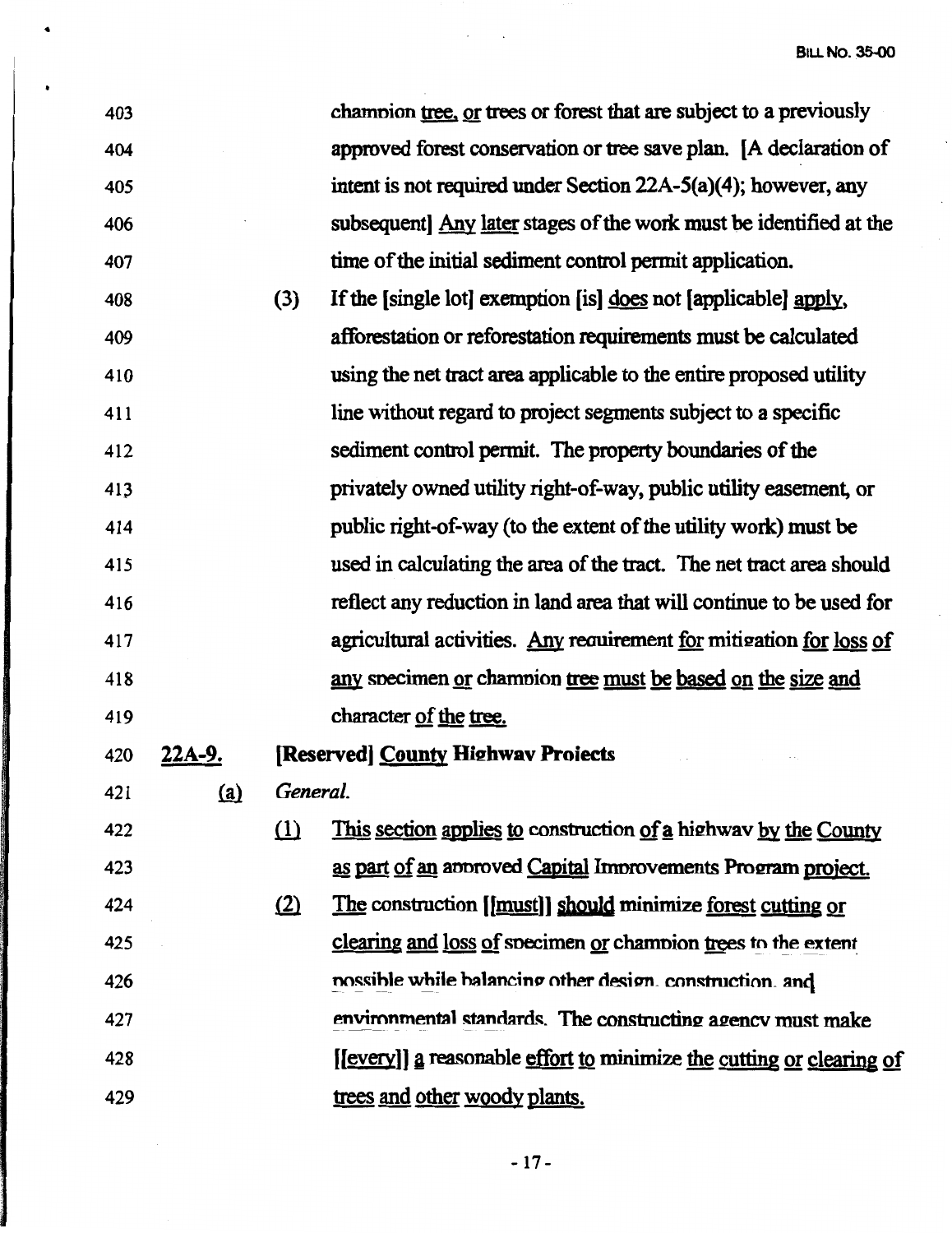$\hat{\pmb{r}}$ 

 $\bullet$ 

 $\bar{\mathcal{L}}$ 

| 430 | <u>(b)</u> | If the forest to be cut or cleared for a County highway project equals or  |
|-----|------------|----------------------------------------------------------------------------|
| 431 |            | exceeds 40,000 square feet, the constructing agency must reforest a        |
| 432 |            | suitable area at the rate of one acre of reforestation for each acre of    |
| 433 |            | forest cleared.                                                            |
| 434 | $\Omega$   | Reforestation for County highway projects must meet the standards in       |
| 435 |            | subsections 22A-12(e). $(g)$ and $(h)$ .                                   |
| 436 | (d)        | Any mitigation requirement for loss of specimen or champion trees          |
| 437 |            | must be based on the size and character of the tree.                       |
| 438 |            | <b>ARTICLE II.</b>                                                         |
| 439 |            | <b>FOREST STAND DELINEATIONS AND FOREST CONSERVATION</b>                   |
| 440 |            | PLANS.                                                                     |
| 441 | $22A-10.$  | General.                                                                   |
| 442 |            | *                                                                          |
| 443 | (b)        | Forest stand delineation.                                                  |
| 444 |            | A forest stand delineation [is to] must be used during the<br>(1)          |
| 445 |            | preliminary review process to [determine] find the most suitable           |
| 446 |            | and practical areas for tree and forest conservation. A forest             |
| 447 |            | stand delineation must contain topographic, hydrographic, soils,           |
| 448 |            | geologic, and qualitative and quantitative information on trees            |
| 449 |            | and forest cover, and other information or requirements specified          |
| 450 |            | in the regulations or technical manual.                                    |
| 451 |            | A simplified forest stand delineation may replace the forest stand<br>(2)  |
| 452 |            | delineation required by paragraph $(1)$ if:                                |
| 453 |            | there is no forest on the site:<br>(A)                                     |
| 454 |            | $\mathbf{B}$<br>no forest on the site would be cut, cleared, or graded for |
| 455 |            | the proposed use, and all forest on the site would be                      |
| 456 |            | subject to a long-term protective agreement: or                            |

 $\ddot{\phantom{a}}$ 

 $\mathcal{L}^{\text{max}}_{\text{max}}$  , where  $\mathcal{L}^{\text{max}}_{\text{max}}$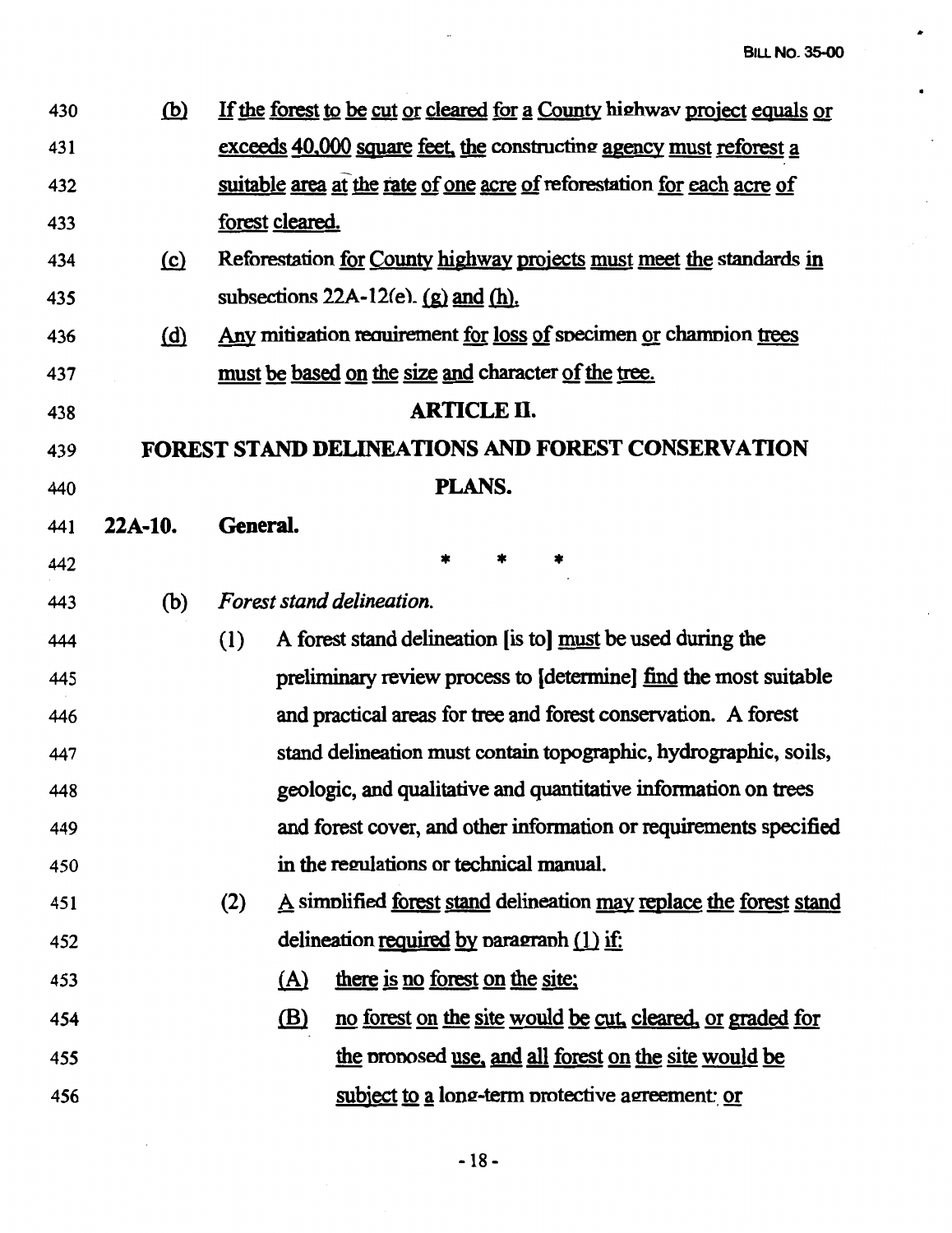$\ddot{\cdot}$ 

 $\hat{\mathcal{A}}$ 

 $\mathcal{L}_{\mathcal{A}}$ 

| 457 |           | $\circ$  | the on-site forest is located on a portion of the tract which           |
|-----|-----------|----------|-------------------------------------------------------------------------|
| 458 |           |          | is exempt from this Article, such as areas remaining in                 |
| 459 |           |          | agricultural use as part of a subdivision.                              |
| 460 |           |          | $(2)$ (3) The Planning Director may waive any requirement for           |
| 461 |           |          | information that is [deemed to be] unnecessary for a specific site.     |
| 462 |           |          | $(3)$ (4) [A] An approved forest stand delineation is not valid after 2 |
| 463 |           |          | years unless:                                                           |
| 464 |           | (A)      | a forest conservation plan has been accepted as complete;               |
| 465 |           |          | or                                                                      |
| 466 |           | (B)      | the delineation has been recertified by the preparer.                   |
| 467 | (c)       |          | Forest conservation plan.                                               |
| 468 |           | (1)      | A forest conservation plan is intended to govern conservation,          |
| 469 |           |          | maintenance, and any afforestation or reforestation requirements        |
| 470 |           |          | [applicable] which apply to the site. A forest conservation plan        |
| 471 |           |          | must contain information on the extent and characteristics of the       |
| 472 |           |          | trees and forested area to be retained or planted, proposed             |
| 473 |           |          | locations for on-site and off-site reforestation, scheduling,           |
| 474 |           |          | protective measures, a binding [2-year] maintenance agreement           |
| 475 |           |          | effective for at least 2 years, a binding agreement to protect forest   |
| 476 |           |          | conservation areas, and other information or requirements               |
| 477 |           |          | specified in the regulations or technical manual.                       |
| 478 | $22A-11.$ |          | Application, review, and approval procedures.                           |
| 479 | (a)       | General. |                                                                         |
| 480 |           |          | *                                                                       |
| 481 |           | (2)      | Modification to an approved plan. The Planning Director may             |
| 482 |           |          | approve [field] modifications to an approved forest conservation        |
| 483 |           |          | plan that are consistent with this Chapter if:                          |
|     |           |          |                                                                         |

 $\mathcal{A}^{\mathcal{A}}$  and  $\mathcal{A}^{\mathcal{A}}$ 

 $\bullet$ 

 $\ddot{\phantom{0}}$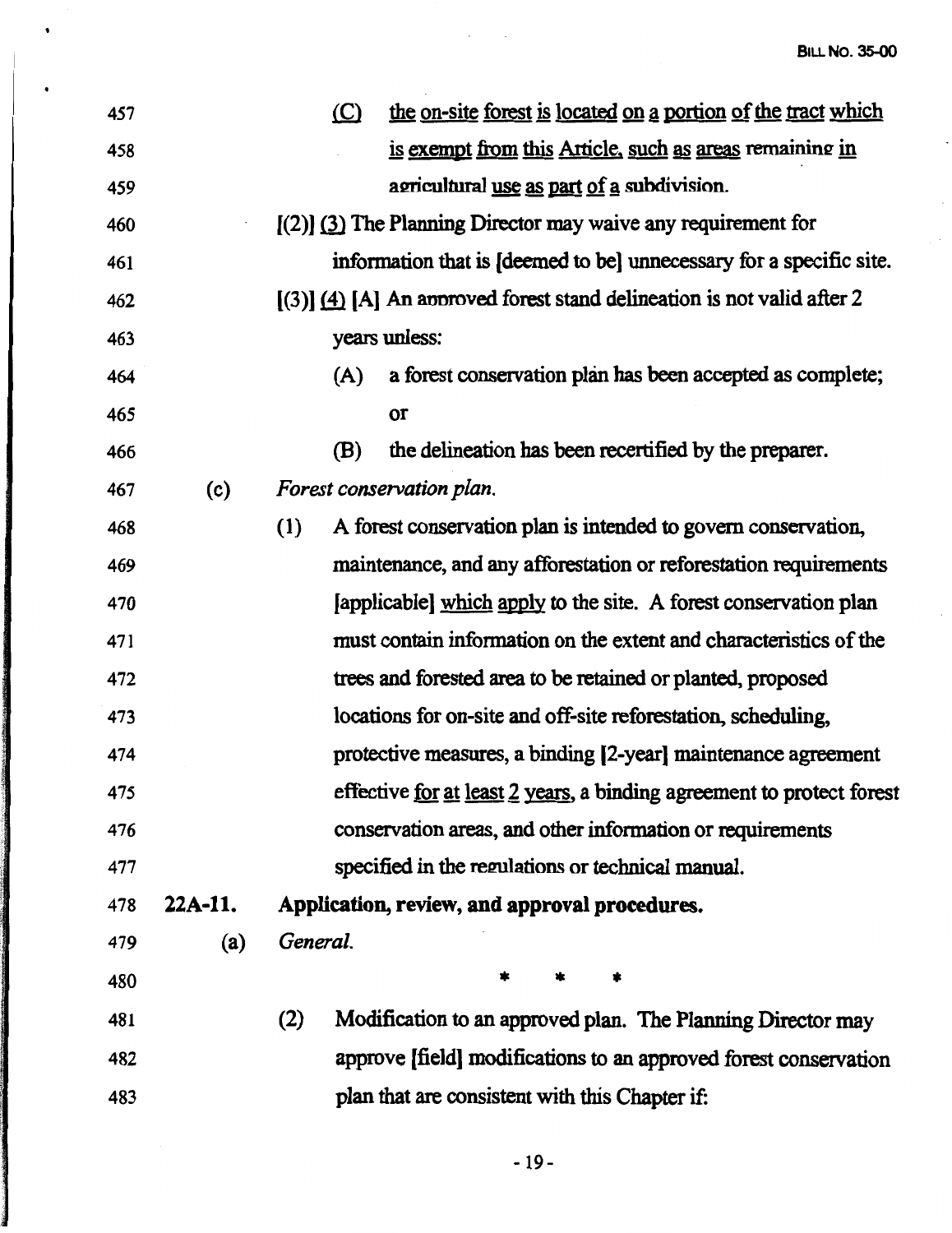**BILL No. 35-00** 

•

 $\bullet$ 

 $\bullet$ 

 $\sim$ 

 $\bar{\mathcal{A}}$ 

| 484 |           | (A)                                 |                           | field inspections or other evaluation reveals minor                 |                      |
|-----|-----------|-------------------------------------|---------------------------|---------------------------------------------------------------------|----------------------|
| 485 |           |                                     | inadequacies of the plan; |                                                                     |                      |
| 486 |           | (B)                                 |                           | each modification is minor and does not impact any forest           |                      |
| 487 |           |                                     |                           | in a priority area (such as substituting an on-site                 |                      |
| 488 |           |                                     |                           | conservation area for an equal or greater on-site area of           |                      |
| 489 |           |                                     |                           | similar character. Or substituting a marginal on-site               |                      |
| 490 |           |                                     |                           | conservation area for equal or greater amount of off-site           |                      |
| 491 |           |                                     | priority area); or        |                                                                     |                      |
| 492 |           |                                     |                           | $[(B)]$ (C) action is otherwise required in an emergency situation. |                      |
| 493 |           |                                     |                           | [Review and approval of any] Any other [[modifications]]            |                      |
| 494 |           |                                     |                           | modification must be [done] approved by the [government entity]     |                      |
| 495 |           |                                     |                           | agency that approved the forest conservation plan.                  |                      |
| 496 | $22A-12.$ |                                     |                           | Retention, afforestation, and reforestation requirements.           |                      |
| 497 | (a)       | Table.                              |                           |                                                                     |                      |
| 498 |           |                                     |                           | <b>Forest Conservation Threshold and Required</b>                   |                      |
| 499 |           |                                     |                           | Afforestation as a Percentage of Net Tract Area                     |                      |
|     |           | Land Use Category <sup>111</sup>    |                           | <b>Forest Conservation</b>                                          | <b>Required</b>      |
|     |           |                                     |                           | <b>Threshold</b>                                                    | <b>Afforestation</b> |
|     |           | Agricultural and resource areas     |                           | 50%                                                                 | 20%                  |
|     |           | Medium-density residential areas    |                           | 25%                                                                 | 20%                  |
|     |           | Institutional development areas     |                           | 20%                                                                 | 15%                  |
|     |           | High-density residential areas      |                           | 20%                                                                 | 15%                  |
|     |           | Mixed-use development areas         |                           | $15 - 20%$ [*] <sup>(2)</sup>                                       | 15%                  |
|     |           | Planned unit development areas      |                           | $15 - 20%$ [*] <sup>(2)</sup>                                       | 15%                  |
|     |           | Commercial and industrial use areas |                           | 15%                                                                 | 15%                  |
|     |           |                                     |                           |                                                                     |                      |

 $\sim$   $\epsilon$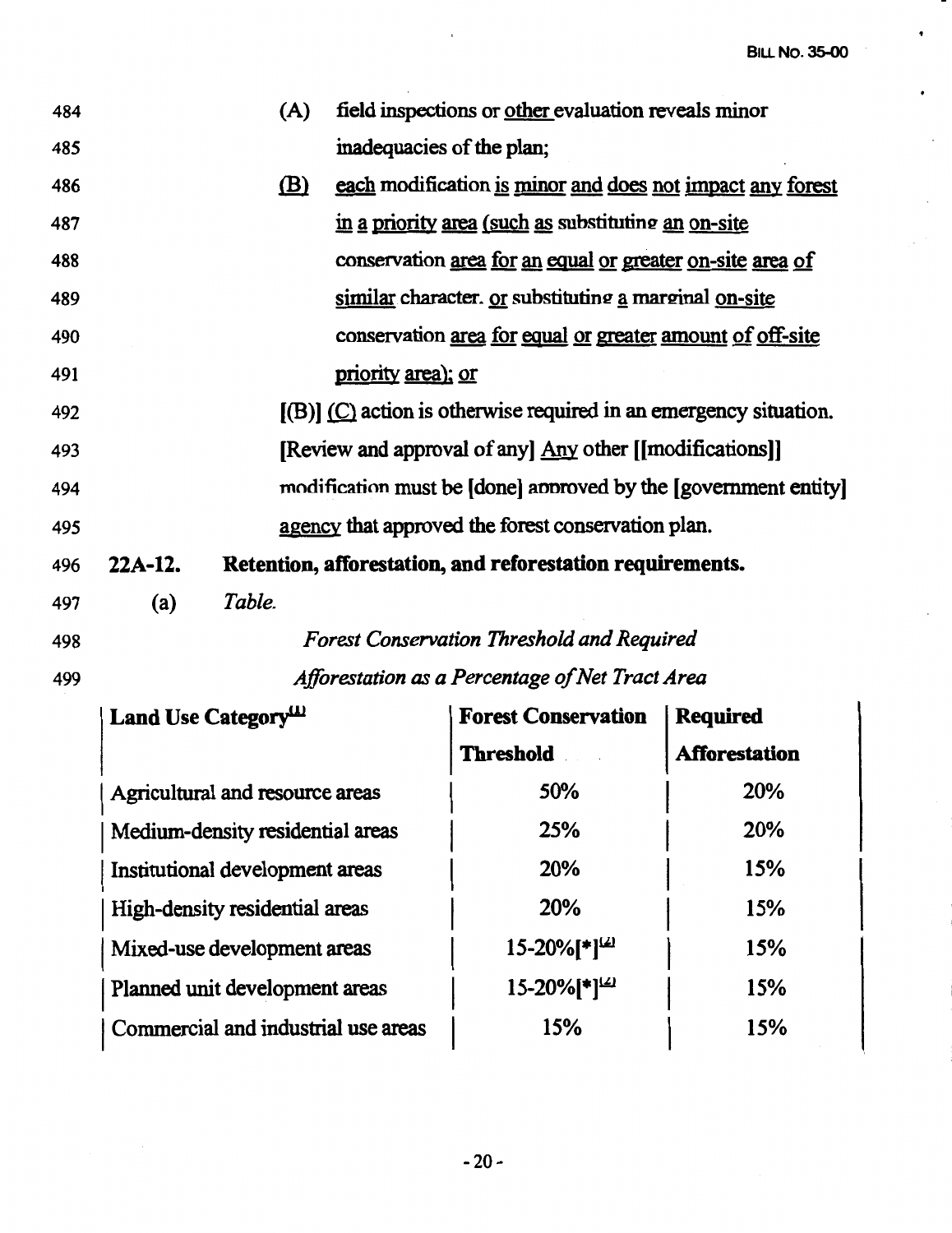| 500 |     | $\omega$     |              |                    | A religious institution must comply with the requirements that           |
|-----|-----|--------------|--------------|--------------------|--------------------------------------------------------------------------|
| 501 |     |              |              |                    | apply to the base zone in which it is located.                           |
| 502 |     | $[$ *) $(2)$ |              |                    |                                                                          |
| 503 | (b) | Retention.   |              |                    |                                                                          |
| 504 |     | $\Omega$     |              |                    | The primary objective of the forest conservation plan should be          |
| 505 |     |              |              |                    | to retain existing forest [cover] and trees and avoid reforestation      |
| 506 |     |              |              |                    | in accordance with this Chapter. The forest conservation plan            |
| 507 |     |              |              |                    | must retain certain vegetation and specific areas in an undisturbed      |
| 508 |     |              |              |                    | condition unless [the applicant can demonstrate, to the                  |
| 509 |     |              |              |                    | satisfaction of the Planning Director[,] $\overline{\text{finds}}$ that: |
| 510 |     |              | $\Delta$     |                    | the development would make maximum use of [[flexibility                  |
| 511 |     |              |              |                    | <u>for</u> development types in the zone in which it is located]         |
| 512 |     |              |              |                    | any available planning and zoning options that would                     |
| 513 |     |              |              |                    | result in the greatest possible forest retention:                        |
| 514 |     |              | $\mathbf{B}$ |                    | reasonable efforts have been made to protect [them]                      |
| 515 |     |              |              |                    | [[forest and trees]] the specific areas and vegetation listed            |
| 516 |     |              |              | in the plan; and   |                                                                          |
| 517 |     |              | (C)          |                    | the development proposal cannot reasonably be altered.                   |
| 518 |     | $\Omega$     |              |                    | In general, [these] areas [[to be]] protected under this subsection      |
| 519 |     |              |              | include [certain]: |                                                                          |
| 520 |     |              | <u>(A)</u>   |                    | floodplains, stream buffers, steep slopes, and critical                  |
| 521 |     |              |              | habitats;          |                                                                          |
| 522 |     |              | $\mathbf{B}$ |                    | contiguous forests;                                                      |
| 523 |     |              | $\Omega$     |                    | rare, threatened, and endangered species;                                |
| 524 |     |              | $\mathbf{D}$ |                    | trees connected to an historic site [and];                               |
| 525 |     |              | <b>E</b>     |                    | exceptionally large trees; and                                           |
| 526 |     |              | $\mathbf{E}$ |                    | areas designated as priority save areas in a master plan or              |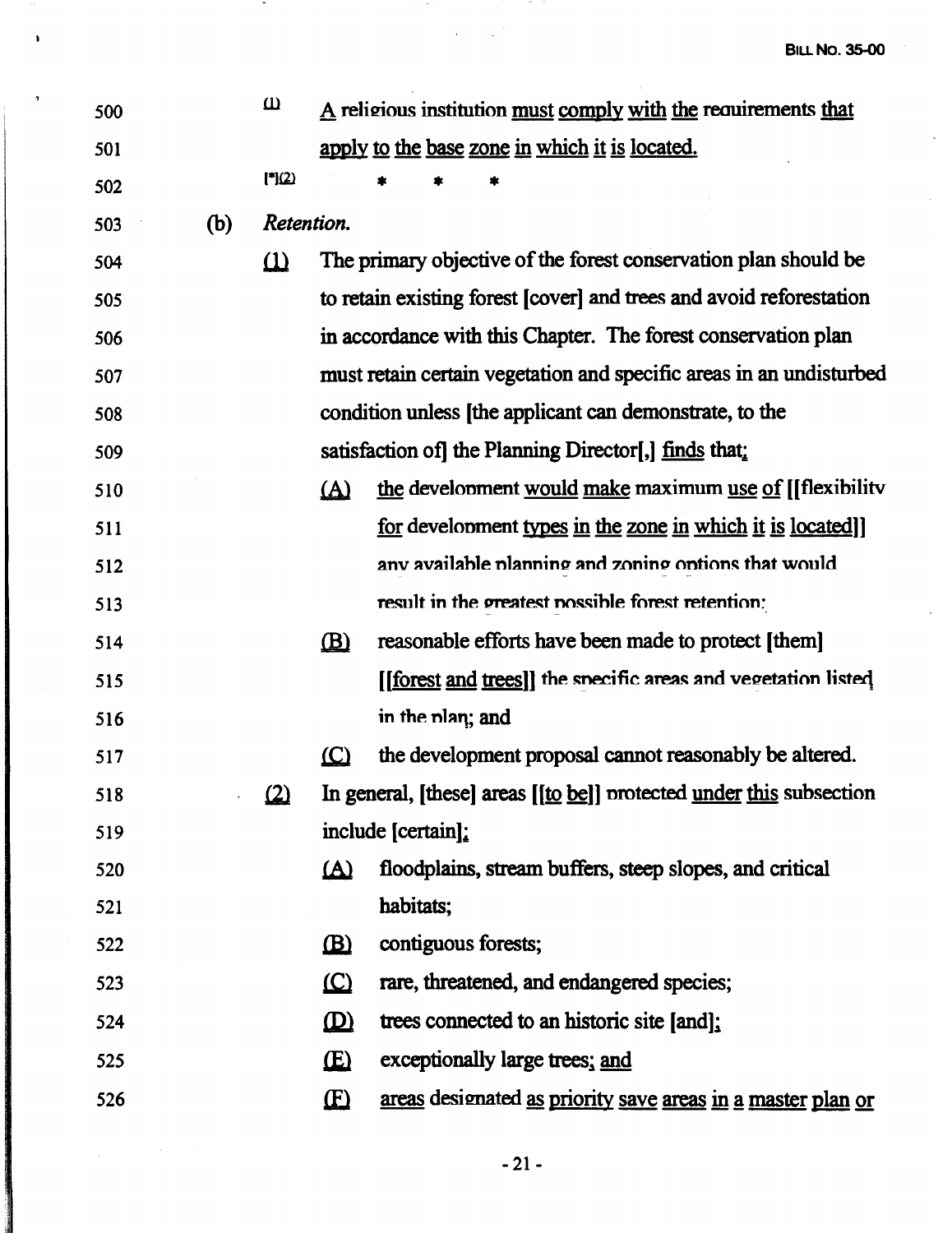$\hat{\mathbf{r}}$ 

 $\ddot{\phantom{0}}$ 

 $\frac{1}{2}$ 

 $\ddot{\phantom{0}}$ 

 $\overline{\phantom{a}}$ 

| 527 |     |     |              | functional plan.                                                    |
|-----|-----|-----|--------------|---------------------------------------------------------------------|
| 528 |     |     |              |                                                                     |
| 529 | (e) |     |              | Standards for reforestation and afforestation.                      |
| 530 |     | (1) | (A)          | Preferred sequence. Except as provided in the technical             |
| 531 |     |     |              | manual or otherwise in paragraph (1) of this subsection,            |
| 532 |     |     |              | the preferred sequence for afforestation and reforestation          |
| 533 |     |     |              | is, in general[,]: enhancement of existing forest through           |
| 534 |     |     |              | on-site selective clearing, supplemental planting [[on-             |
| 535 |     |     |              | sitell, or both; on-site afforestation or reforestation,            |
| 536 |     |     |              | including techniques which encourage natural regeneration           |
| 537 |     |     |              | where feasible; landscaping with an approved plan[,]; and           |
| 538 |     |     |              | off-site afforestation or reforestation, including techniques       |
| 539 |     |     |              | which encourage natural regeneration where feasible [and            |
| 540 |     |     |              | natural regeneration on-site or off-site].                          |
| 541 |     |     |              |                                                                     |
| 542 |     | (2) |              | Off-site afforestation and reforestation. In addition to the use of |
| 543 |     |     |              | other sites proposed by an applicant and approved by the County.    |
| 544 |     |     |              | off-site afforestation or reforestation may also include:           |
| 545 |     |     |              | (A) Forest mitigation banks designated in advance by the            |
| 546 |     |     |              | County.                                                             |
| 547 |     |     | $\mathbf{B}$ | Protection of existing off-site forest. Acquisition of an off-      |
| 548 |     |     |              | site protective easement for existing forested areas not            |
| 549 |     |     |              | currently protected is an acceptable mitigation technique           |
| 550 |     |     |              | instead of off-site afforestation or reforestation planting.        |
| 551 |     |     |              | <u>but the forest cover</u> protected <u>must be 2 times the</u>    |
| 552 |     |     |              | afforestation and reforestation requirements.                       |

 $\mathcal{L}^{\mathcal{L}}$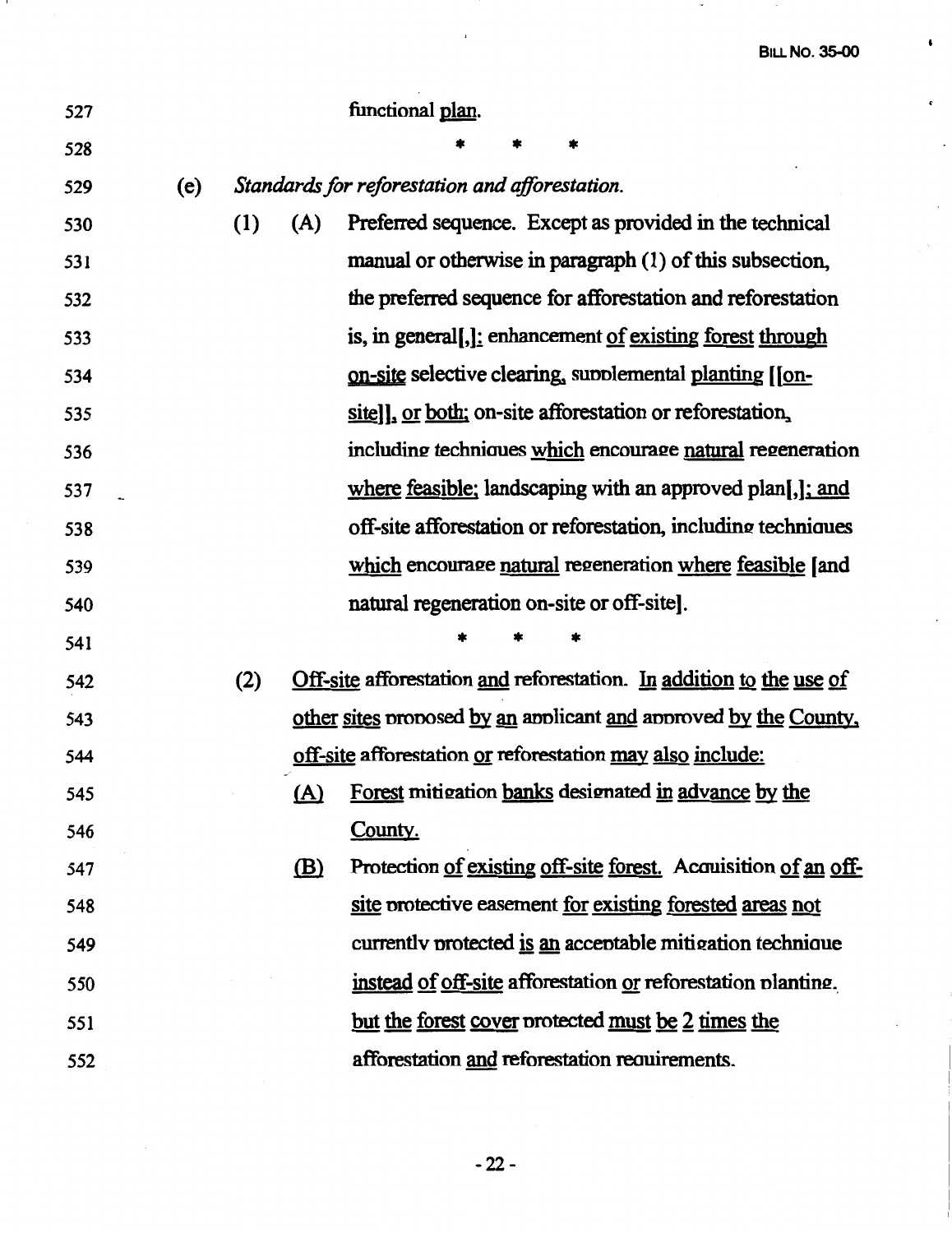$\cdot$ 

 $\hat{\mathcal{A}}$ 

 $\bar{\beta}$ 

| 553 |            | For sites located in existing population centers, use of<br>$\circ$           |
|-----|------------|-------------------------------------------------------------------------------|
| 554 |            | street trees which meet landscape or streetscape goals                        |
| 555 |            | identified in an applicable master plan.                                      |
| 556 |            | $[(2)]$ (3) Priority areas and plantings. Afforestation and reforestation     |
| 557 |            | should be directed to stream buffer areas, connections between                |
| 558 |            | and additions to forested areas, critical habitat areas,                      |
| 559 |            | topographically unstable areas, and land use and road buffers.                |
| 560 |            | The use of native plant materials [, when appropriate,] is                    |
| 561 |            | preferred. Unless [otherwise provided by] the Planning Board or               |
| 562 |            | Planning Director order otherwise. the required use of natural                |
| 563 |            | regeneration under this Chapter supercedes any prohibition under              |
| 564 |            | Chapter 58, Weeds.                                                            |
| 565 |            | [(3)](4)                                                                      |
| 566 |            | $(4)(5)$ Deadline for plant installation. The afforestation and               |
| 567 |            | reforestation requirements under this subsection must be                      |
| 568 |            | accomplished within one year or 2 growing seasons after a                     |
| 569 |            | development project [completion] is complete.                                 |
| 570 |            | [(5)](6)                                                                      |
| 571 | <u>(f)</u> | Special provisions for minimum retention reforestation and                    |
| 572 |            | afforestation.                                                                |
| 573 |            | General. Any site develoned in an agricultural and resource area.<br>$\Omega$ |
| 574 |            | any planned unit development any site developed under a cluster               |
| 575 |            | or other optional method of development in a one-family                       |
| 576 |            | residential zone, and any waiver from a zoning requirement for                |
| 577 |            | environmental reasons, must include a minimum amount of forest                |
| 578 |            | on-site as part of meeting its total forest conservation                      |
| 579 |            | requirement.                                                                  |

 $\lambda_{\rm{max}}$ 

 $\mathbf{r}$ 

 $\overline{\phantom{a}}$ 

-23-

 $\mathcal{L}_{\mathcal{A}}$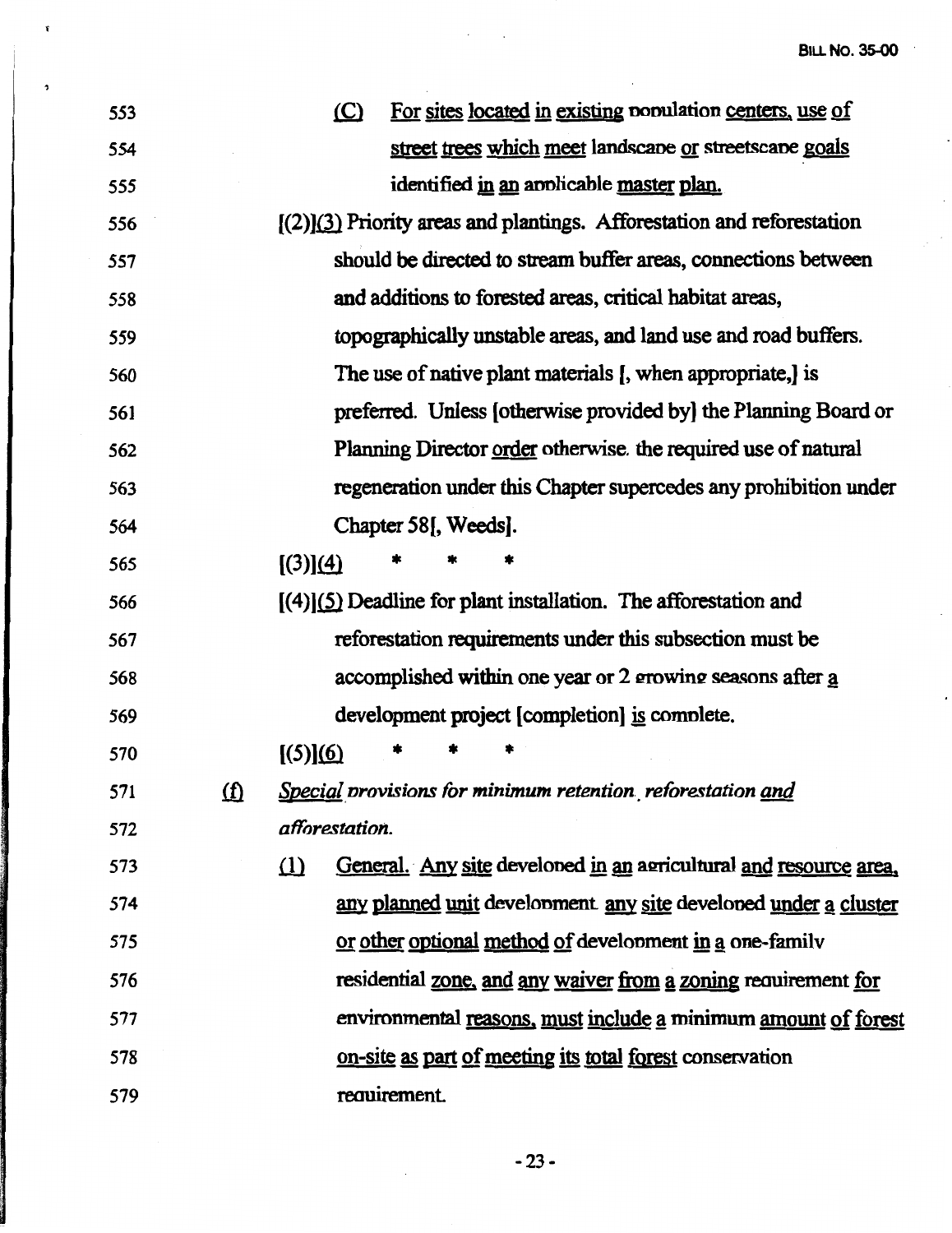$\bar{\bf 3}$ 

 $\pmb{\epsilon}$ 

 $\ddot{\phantom{0}}$ 

 $\hat{\boldsymbol{\cdot}$ 

l,

| 580 | (2) |            | Retention. reforestation and afforestation. Forest retention should |
|-----|-----|------------|---------------------------------------------------------------------|
| 581 |     |            | be maximized where possible on each site listed in this             |
| 582 |     |            | subsection. At a minimum on-site forest retention. and in some      |
| 583 |     |            | cases reforestation and afforestation must be required as follows:  |
| 584 |     | <u>(A)</u> | In an agricultural and resource area, on-site forest retention      |
| 585 |     |            | must equal 25% of the net tract area.                               |
| 586 |     | (B)        | In a planned development or a site developed using a                |
| 587 |     |            | cluster or other optional method of development in a one-           |
| 588 |     |            | family residential zone, on-site forest retention must equal        |
| 589 |     |            | the applicable conservation threshold in subsection (a).            |
| 590 |     |            | This requirement also applies to any site seeking a waiver          |
| 591 |     |            | or variance from base zone standards under Sections 59-C-           |
| 592 |     |            | 1.393(b). 59-C-1.395. 59-C-1.532. 59-C-1.621. or 59-C-              |
| 593 |     |            | 7.131, if as a condition of the waiver or variance the              |
| 594 |     |            | Planning Board or County Council must find that the                 |
| 595 |     |            | resulting development is environmentally more desirable.            |
| 596 |     | $\circ$    | On a site covered by this subsection. if existing forest is         |
| 597 |     |            | less than the minimum required retention all existing               |
| 598 |     |            | forest must be retained and on-site afforestation up to the         |
| 599 |     |            | minimum standard must be provided. If existing forest is            |
| 600 |     |            | less than the applicable afforestation threshold in                 |
| 601 |     |            | subsection (a), the afforestation threshold is the minimum          |
| 602 |     |            | on-site forest requirement.                                         |
| 603 |     | (D)        | If a site covered by this subsection is unforested on-site          |
| 604 |     |            | afforestation must equal the applicable afforestation               |
| 605 |     |            | threshold.                                                          |

 $\ddot{\phantom{a}}$ 

-24-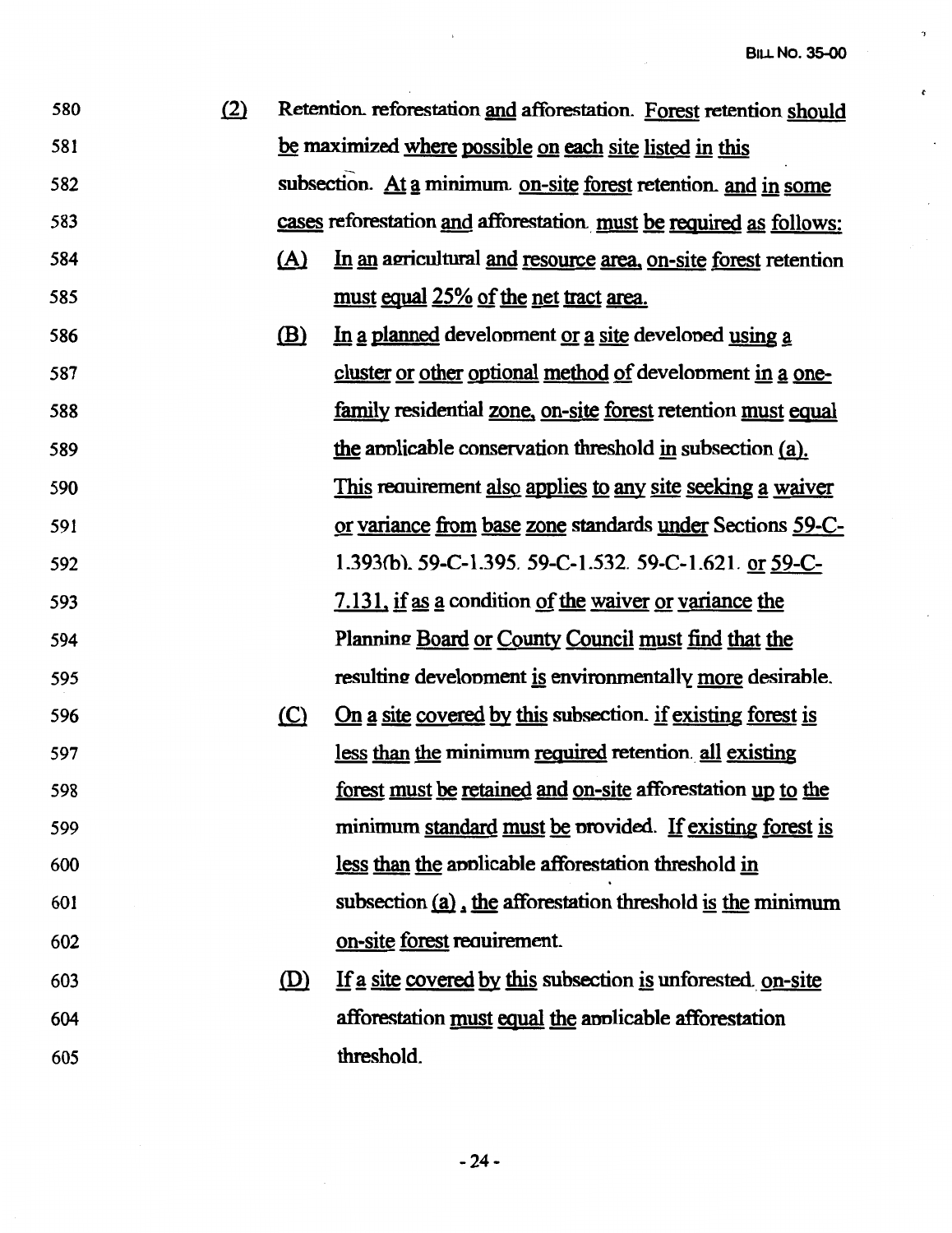$\ddot{\phantom{a}}$ 

 $\hat{\mathcal{A}}$ 

 $\hat{\mathcal{A}}$ 

| 606 | (3)       |              | [[Waiver of retention requirement.]] If the Planning Board or   |
|-----|-----------|--------------|-----------------------------------------------------------------|
| 607 |           |              | Planning Director. as appropriate. finds that forest retention  |
| 608 |           |              | required in this [[Section]] subsection is not possible [[or    |
| 609 |           |              | economically feasible]], the applicant must provide the maximum |
| 610 |           |              | possible on-site retention in combination with on-site          |
| 611 |           |              | reforestation and afforestation not including landscaping.      |
| 612 | $\Delta$  |              | Retention. reforestation and afforestation must adhere to the   |
| 613 |           |              | priorities and sequence established in subsections (b) and (e). |
| 614 | [(f)] (g) | In lieu fee. |                                                                 |
| 615 | $\Omega$  | General.     |                                                                 |
| 616 | (2)       |              | Specific development situations. Except as specified in         |
| 617 |           |              | subsection (f), the Planning Board or Planning Director may     |
| 618 |           |              | allow an applicant to pay into the County Forest Conservation   |
| 619 |           |              | Fund instead of providing afforestation reforestation or        |
| 620 |           |              | landscaping in the following situations:                        |
| 621 |           | <u>(A)</u>   | Afforestation using tree cover. If an applicant has shown       |
| 622 |           |              | that on-site afforestation using forest cover is not            |
| 623 |           |              | appropriate under subsection $(d)(2)$ , the applicant may pay   |
| 624 |           |              | the fee instead of using tree cover to meet any afforestation   |
| 625 |           |              | requirement.                                                    |
| 626 |           | (B)          | Afforestation or reforestation using landscaping. An            |
| 627 |           |              | applicant may pay the fee instead of using credit for           |
| 628 |           |              | landscaping.                                                    |
| 629 |           | $\circ$      | Afforestation on sites with no priority planting areas. If a    |
| 630 |           |              | site has afforestation planting requirements and the            |
| 631 |           |              | Planning Board or Planning Director. as appropriate, finds      |
| 632 |           |              | that no on-site priority planting area is present and no other  |

 $\theta_{\rm{eff}}$  and  $\theta_{\rm{eff}}$  are also becomes the first space of  $\theta_{\rm{eff}}$ 

 $\Delta \phi = \Delta \phi / \phi$ 

•

 $\ddot{\phantom{0}}$ 

 $\bullet$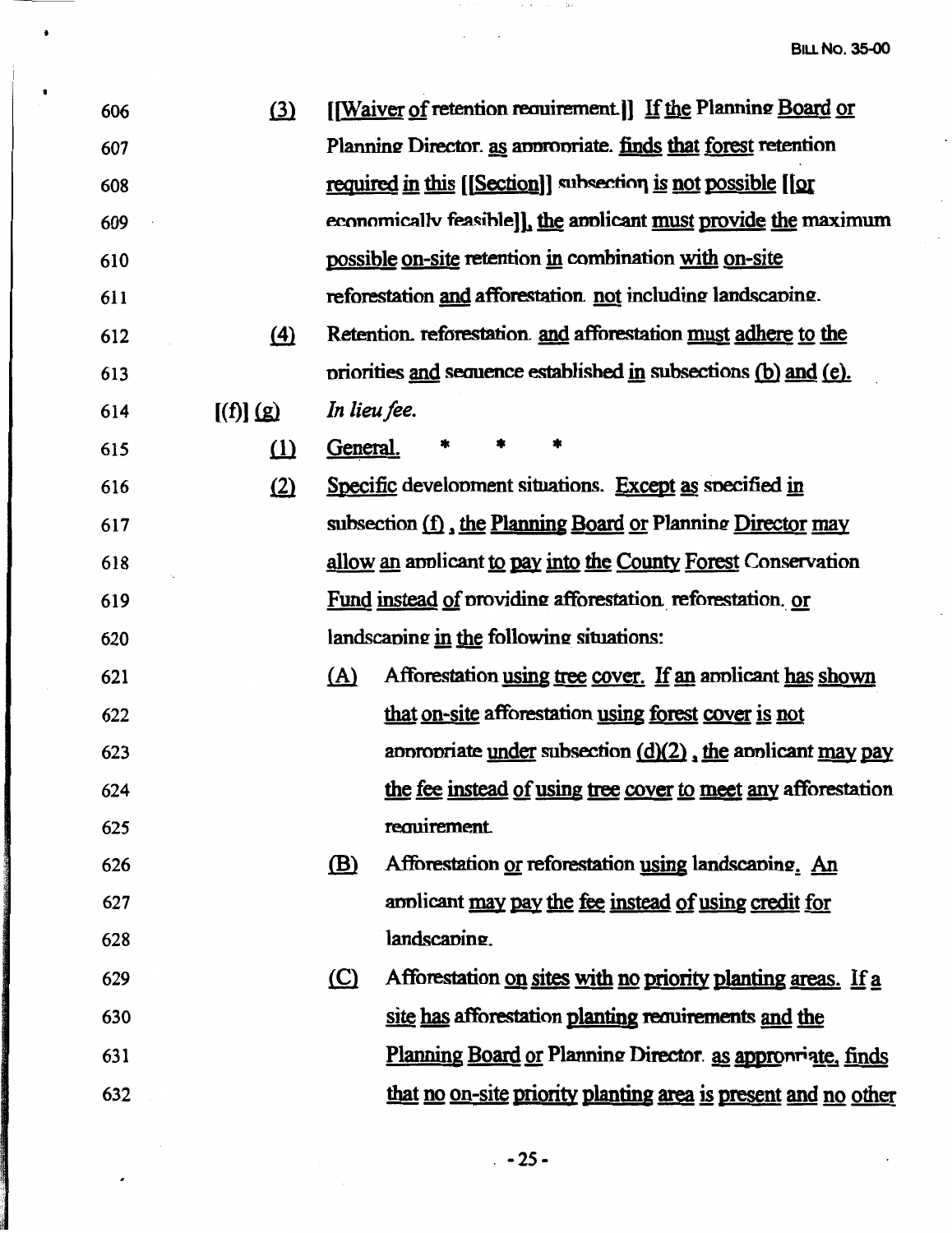$\bullet$ 

 $\bullet$ 

 $\ddot{\phantom{0}}$ 

 $\ddot{\phantom{a}}$ 

 $\bar{z}$ 

| 633 |               |     |              | appropriate on-site planting area is available. the applicant           |
|-----|---------------|-----|--------------|-------------------------------------------------------------------------|
| 634 |               |     |              | may pay the fee instead of doing off-site afforestation.                |
| 635 |               |     | $\mathbf{D}$ | Reforestation on small properties with no priority planting             |
| 636 |               |     |              | areas. An applicant may pay the fee instead of on-site or               |
| 637 |               |     |              | off-site reforestation on properties less than 5 acres when             |
| 638 |               |     |              | the Planning Board or Planning Director. as appropriate.                |
| 639 |               |     |              | finds that no on-site priority planting area is present and no          |
| 640 |               |     |              | other appropriate on-site planting area is available.                   |
| 641 |               |     | E(           | Sites with minor reforestation requirements. An applicant               |
| 642 |               |     |              | may pay the fee instead of on-site or off-site reforestation            |
| 643 |               |     |              | for any plan where overall reforestation requirements are               |
| 644 |               |     |              | less than $[0.5]$ $\frac{1}{2}$ acre and the Planning Board or Planning |
| 645 |               |     |              | Director. as appropriate. finds that no on-site priority                |
| 646 |               |     |              | planting area is present and no other appropriate on-site               |
| 647 |               |     |              | planting area is available.                                             |
| 648 | $[(g)]$ $(h)$ |     |              | Agreements. *                                                           |
| 649 | $[(h)]$ $(i)$ |     |              | <b>Financial Security.</b>                                              |
| 650 |               |     |              |                                                                         |
| 651 |               | (1) |              |                                                                         |
| 652 |               |     | (B)          | full payment of [monies] funds to be paid [in lieu] instead             |
| 653 |               |     |              | of afforestation or reforestation, if required under                    |
| 654 |               |     |              | subsection $[(f)]$ $(g)$ [of this Section].                             |
| 655 |               |     |              |                                                                         |
| 656 | (i)           |     |              | Special provision for smaller tracts.                                   |
| 657 |               | (1) |              | For tracts under 40,000 square feet, the Planning Board may             |
| 658 |               |     |              | approve a modified forest conservation plan without the need for        |
| 659 |               |     |              | an applicant to obtain a variance under this Chapter.                   |

 $\mathbb{R}^2$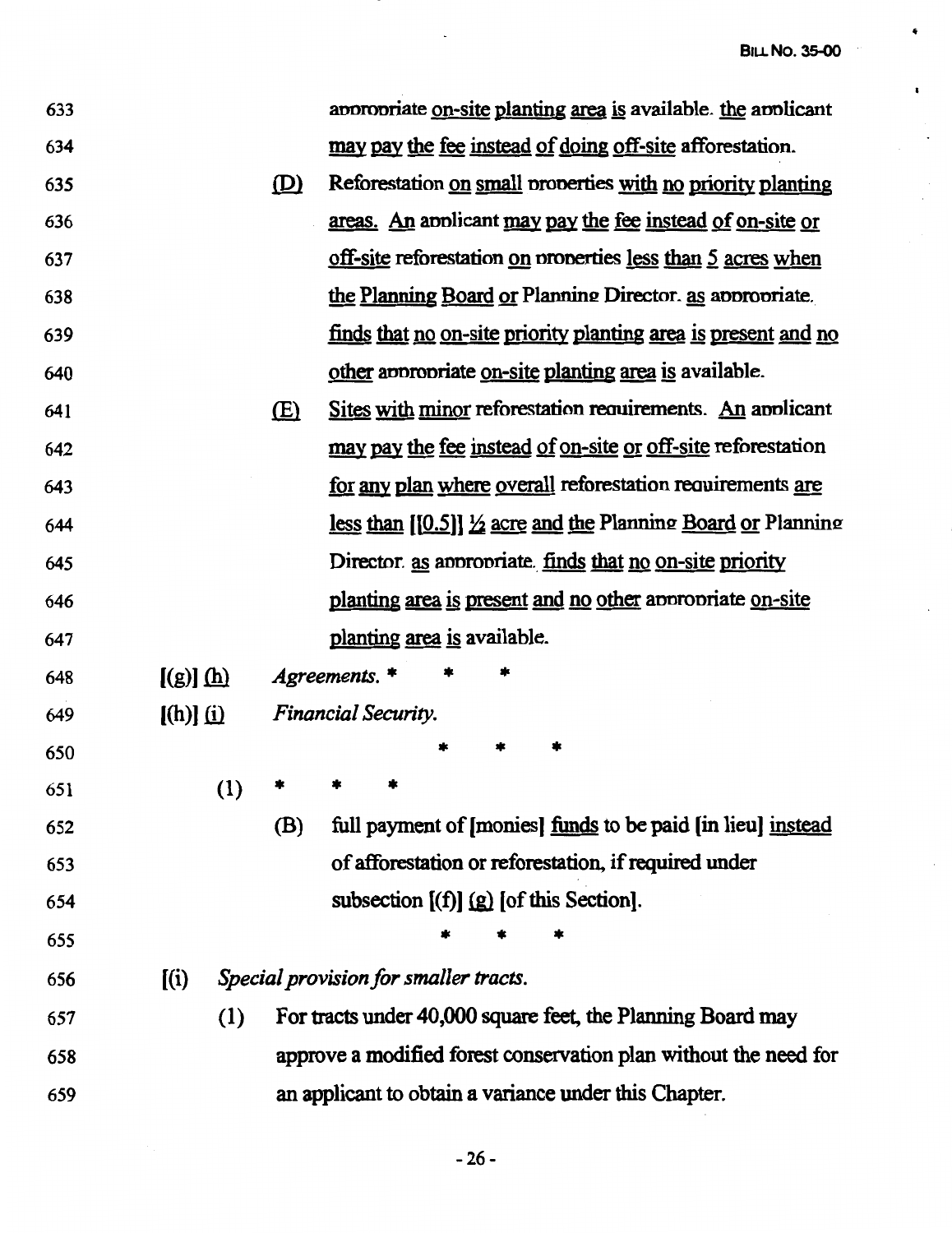| 660 |                | (2)      | The Planning Board may waive or modify requirements under               |
|-----|----------------|----------|-------------------------------------------------------------------------|
| 661 |                |          | this Chapter for financial security, a short-term maintenance           |
| 662 |                |          | agreement, and long-term protective measures.                           |
| 663 |                | (3)      | Retention, afforestation, and reforestation should be required in       |
| 664 |                |          | accordance with this Section. However, the afforestation and            |
| 665 |                |          | reforestation requirements for a tract subject to this subsection       |
| 666 |                |          | must be calculated in terms of tree cover instead of forest cover.      |
| 667 |                |          | The Planning Board may grant a waiver of afforestation or               |
| 668 |                |          | reforestation requirements upon a showing of hardship or other          |
| 669 |                |          | appropriate justification.                                              |
| 670 | <u>22A-13.</u> |          | <b>Forest mitigation banks.</b>                                         |
| 671 | <u>(a)</u>     |          | A person may create a forest mitigation bank from which applicants      |
| 672 |                |          | may buy credits by afforesting or reforesting an area of land under a   |
| 673 |                |          | forest mitigation bank plan approved by the Planning Director.          |
| 674 | <u>(b)</u>     |          | The area of land where the bank is planted must be at least 1 acre.     |
| 675 | $\Omega$       |          | A forest mitigation bank must use native plants for afforestation and   |
| 676 |                |          | reforestation. unless inappropriate.                                    |
| 677 | $\overline{d}$ |          | A person proposing to create a forest mitigation bank must submit a     |
| 678 |                |          | plan to the Planning Director. which must include:                      |
| 679 |                | (1)      | a 2-year maintenance agreement which meets the standards in             |
| 680 |                |          | subsection $22A-12[(g)](h)(1)$ :                                        |
| 681 |                | (2)      | all information required by subsection 22A-10(c) for a forest           |
| 682 |                |          | conservation plan; and                                                  |
| 683 |                | $\Omega$ | the draft easement. covenants. or deed restrictions for the area to     |
| 684 |                |          | be sold to the developer when credits are withdrawn from the            |
| 685 |                |          | <u>bank.</u>                                                            |
| 686 | <u>(e)</u>     |          | Forest mitigation banks must be established in priority areas described |

I

{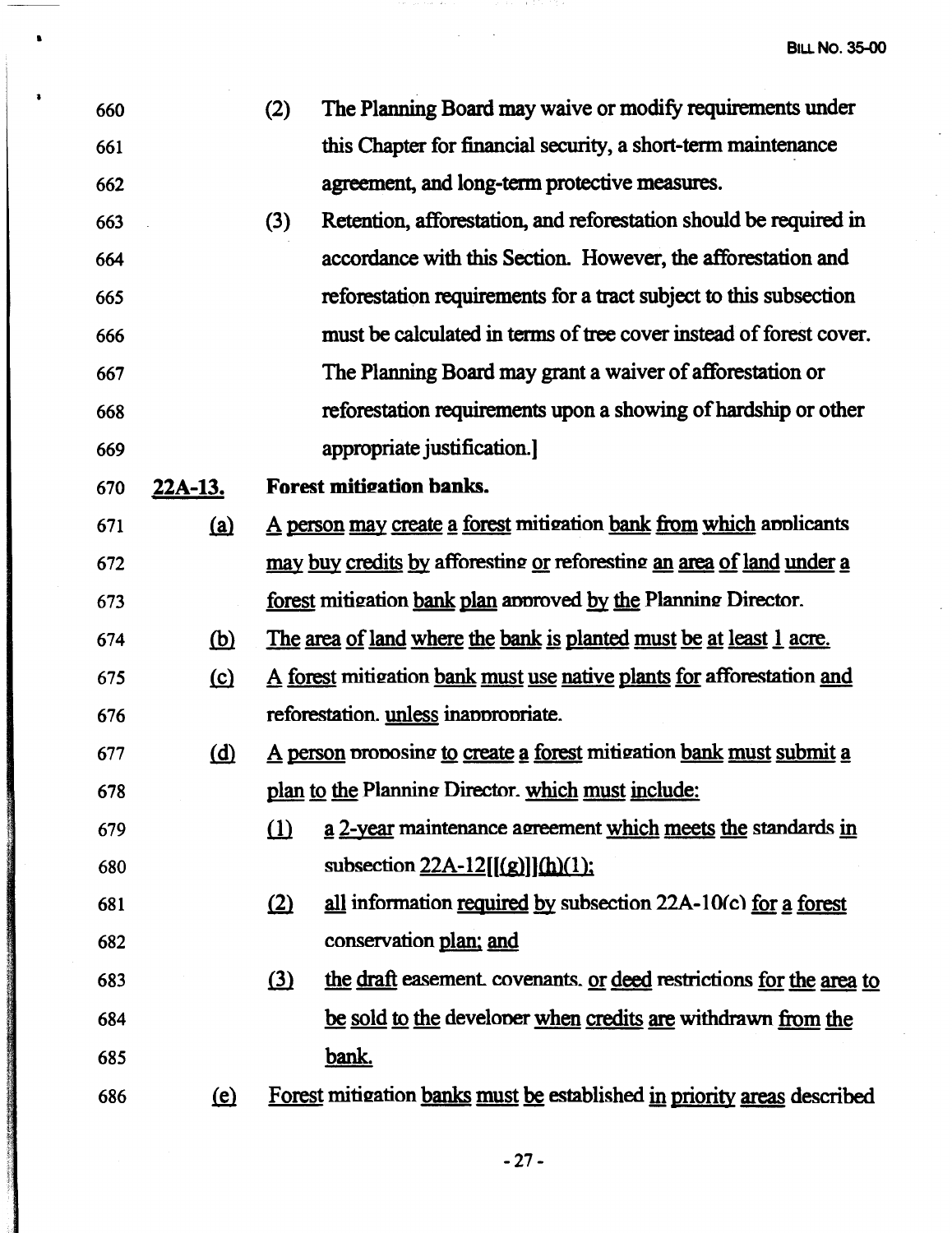1111

•

 $\bullet$ 

t,

| 687 |                             | in subsection 22A-12(e) $[(2)](3)$ , or in areas identified in a master plan                  |  |  |
|-----|-----------------------------|-----------------------------------------------------------------------------------------------|--|--|
| 688 |                             | or functional plan.                                                                           |  |  |
| 689 | $\Omega$                    | Credits must not be debited from a forest mitigation bank until all trees                     |  |  |
| 690 |                             | have been planted and accepted by the Planning Director. and either                           |  |  |
| 691 |                             | financial security which meets the standards in subsection 22A-                               |  |  |
| 692 |                             | $12[[(h)]](i)$ has been provided or the Planning Director has found that a                    |  |  |
| 693 |                             | sufficient number of trees have successfully survived for 2 years after                       |  |  |
| 694 |                             | planting.                                                                                     |  |  |
| 695 | $\Omega$                    | <u>To debit credits from an</u> approved <u>forest</u> mitigation <u>bank</u> , the easement. |  |  |
| 696 |                             | covenants. or deed restrictions which assure that the newly reforested or                     |  |  |
| 697 |                             | afforested <u>area of land remains a forest in</u> perpetuity must be conveved                |  |  |
| 698 |                             | to the Planning Board or its assignee and the applicant must show that                        |  |  |
| 699 |                             | credits are available and the applicant has the right to debit them. The                      |  |  |
| 700 |                             | credits must buy an amount of land equal to the applicant's off-site                          |  |  |
| 701 |                             | reforestation or afforestation requirements under its approved forest                         |  |  |
| 702 |                             | conservation plan.                                                                            |  |  |
| 703 | [22A-13,] 22A-14. Reserved. |                                                                                               |  |  |
| 704 |                             |                                                                                               |  |  |
| 705 | 22A-16.                     | Penalties and other remedies.                                                                 |  |  |
| 706 |                             |                                                                                               |  |  |
| 707 | (d)                         | Administrative civil penalty.                                                                 |  |  |
| 708 |                             |                                                                                               |  |  |
| 709 |                             | In determining the amount of the civil penalty, or the extent of an<br>(2)                    |  |  |
| 710 |                             | administrative order issued by the Planning Director under                                    |  |  |
| 711 |                             | Section 22A-17 the Planning Board or Planning Director must                                   |  |  |
| 712 |                             | consider:                                                                                     |  |  |
| 713 |                             | the willfulness of the violations;<br>(A)                                                     |  |  |
|     |                             |                                                                                               |  |  |

-28-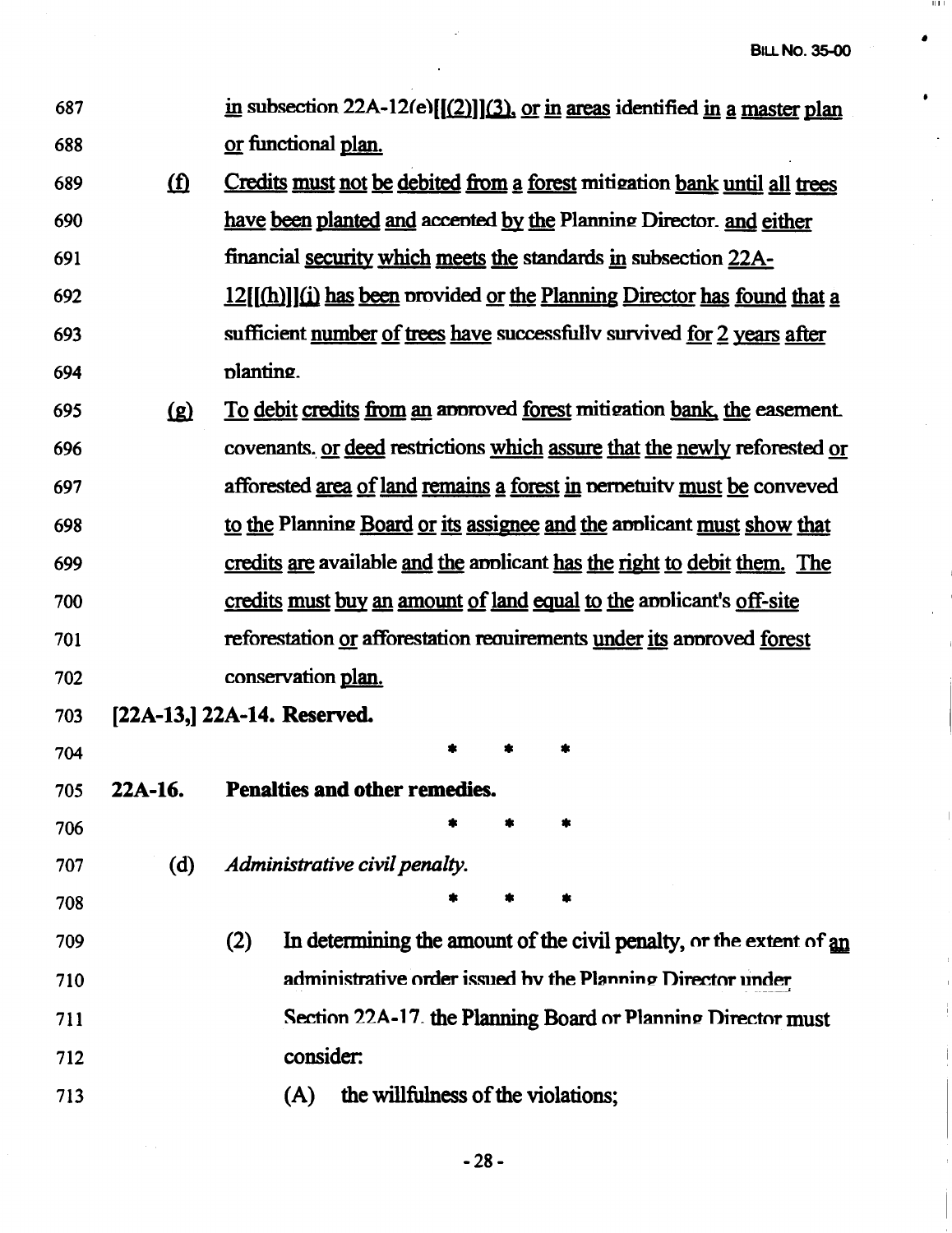$\ddot{\phantom{a}}$ 

| 714 |          | <b>(B)</b> | the damage or injury to tree resources;                                 |  |
|-----|----------|------------|-------------------------------------------------------------------------|--|
| 715 |          | (C)        | the cost of corrective action or restoration;                           |  |
| 716 |          | (D)        | any adverse impact on water quality;                                    |  |
| 717 |          | (E)        | the extent to which the current violation is part of a                  |  |
| 718 |          |            | recurrent pattern of the same or similar type of violation              |  |
| 719 |          |            | committed by the violator; and                                          |  |
| 720 |          | (F)        | other relevant factors.                                                 |  |
| 721 |          |            | The Board or Director may treat any forest clearing in a steam          |  |
| 722 |          |            | buffer, wetland, or special protection area as creating a rebuttable    |  |
| 723 |          |            | presumption that the clearing had an adverse impact on water            |  |
| 724 | quality. |            |                                                                         |  |
| 725 |          |            |                                                                         |  |
| 726 | 22A-17.  |            | Corrective [[orders]] actions.                                          |  |
| 727 | (a)      |            | Administrative order. At any time, including during an enforcement      |  |
|     |          |            |                                                                         |  |
| 728 |          |            | action, the Planning Director may issue an administrative order         |  |
| 729 |          |            | requiring the violator to take [[corrective action]] one or more of the |  |
| 730 |          |            | following actions within a certain time period. The corrective action   |  |
| 731 |          |            | may include an order to].                                               |  |
| 732 |          |            | (1) stop the violation;                                                 |  |
| 733 |          | (2)        | stabilize the site to comply with a reforestation plan;                 |  |
| 734 |          | (3)        | stop all work at the site;                                              |  |
| 735 |          | (4)        | restore or reforest unlawfully cleared areas; [[or]]                    |  |
| 736 |          | (5)        | submit a forest conservation plan for the property:                     |  |
| 737 |          | <u>(6)</u> | place forested or reforested land under long-term protection by a       |  |
| 738 |          |            | conservation easement. deed restriction. covenant. or other             |  |
| 739 |          |            | annmoriate legal instrument: or                                         |  |

 $\mathcal{L}^{\text{max}}(\mathcal{L}^{\text{max}})$  , where

 $\blacksquare$ 

 $\overline{\phantom{a}}$ 

 $\ddot{\cdot}$ 

**RECORD FOR THE DISTURBANCE** 

 $-29-$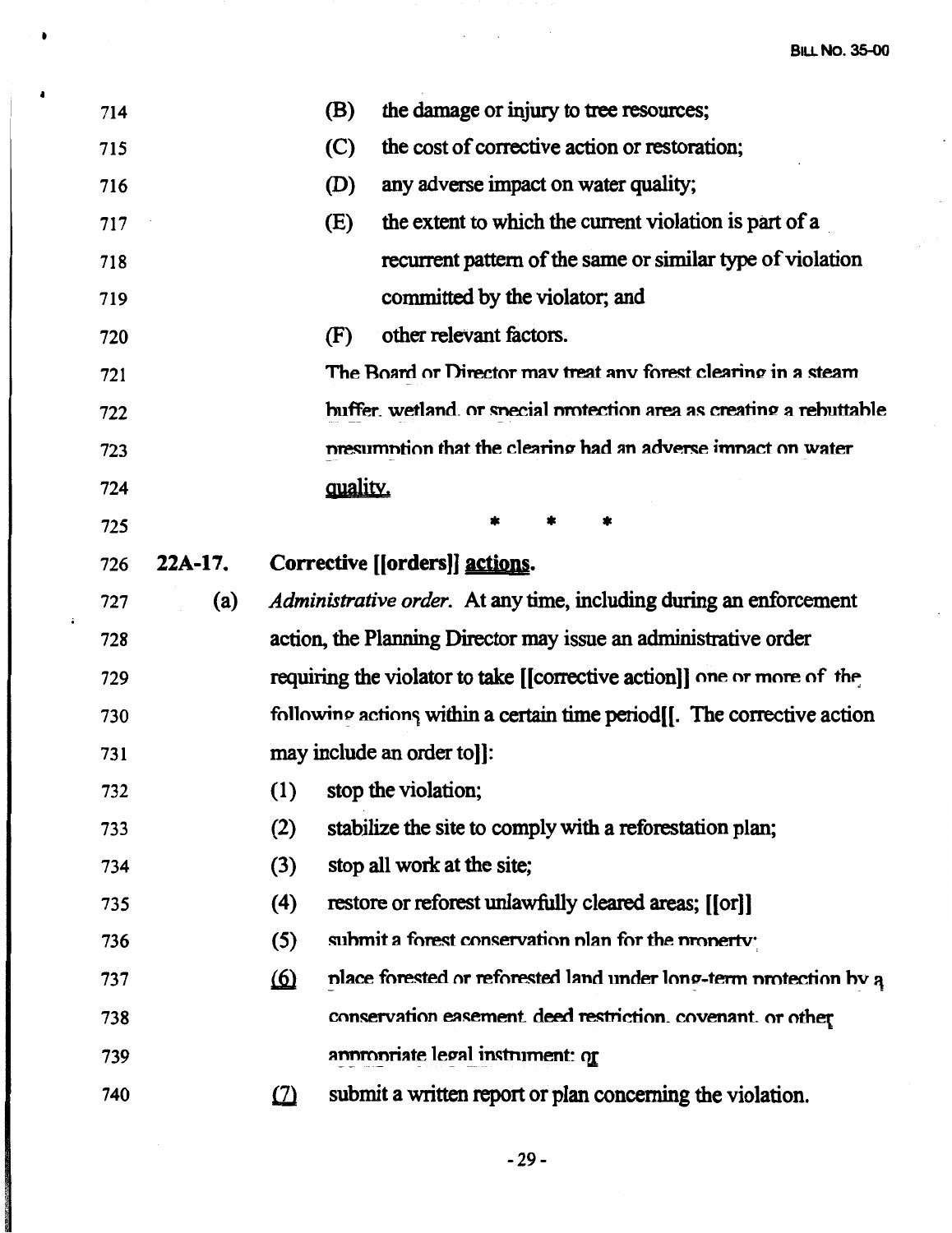•

4

741 742 (b) *Effectiveness of order.* An order issued under this Section is effective [[immediately,]] according to its terms, when it is served.

\* \* \*

744 **22A-26. Regulations.** 

743

- 745 (a) *Adoption.* The Planning Board must adopt regulations, including (a 746 747 748 749 750 751 752 753 754 technical manual and) necessary procedures to administer this Chapter. In adopting the regulations, the Board must follow the adoption procedures for a Method (2) regulation under Section 2A-15 and any requirements applicable under State law. However, a proposed regulation of a procedural nature, or that would implement changes in State law or regulation, (including the State technical manual,] may be adopted under Method  $(3)$  if it is [[not inconsistent]] consistent with this Chapter. The regulations must include procedures [for the amendment of] to amend a forest conservation plan and declaration of intent.
- 755 (b) *Technical manual.* The technical manual must include (the] mridance 756 and methodologies (and standards] for:
- 757 (1) preparing and evaluating a forest stand delineation and natural 758 resources inventory;
- 759 760 761 (2) preparing and evaluating a forest conservation plan, including priorities for forest retention, reforestation, and afforestation, and a recommended tree species list;
- 762 763 764 (3) providing forest or tree protective measures during and after clearing or construction, including planting, tree relocation and maintenance;
- 765 766 767 ( 4) monitoring and enforcement of forest conservation plans; and (5) other appropriate guidance for program requirements consistent with this Chapter and the regulations.

-30-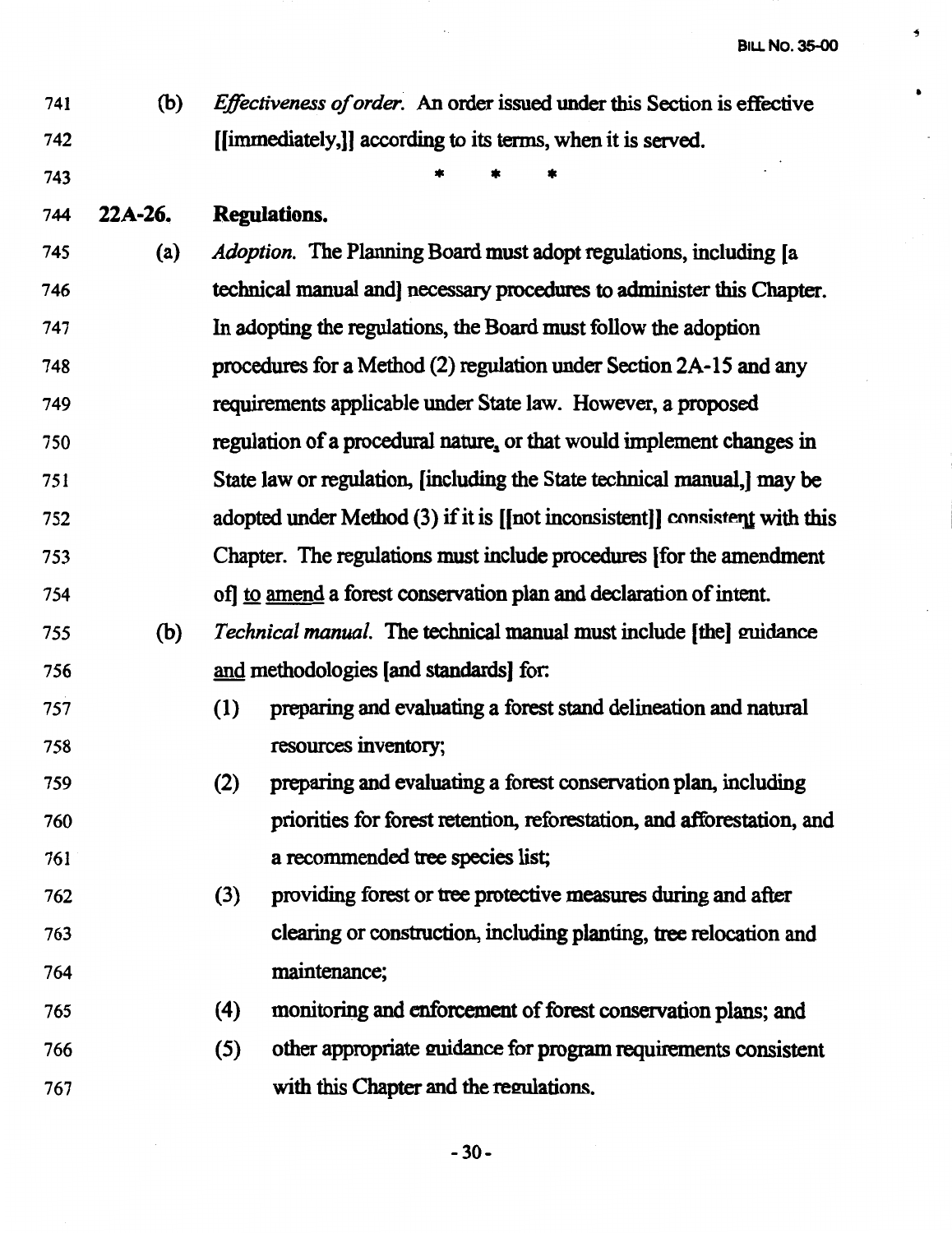768 (c) *Development agreements; Conservation easementsl etc}.* The Planning 769 Board may [include) in the regulations [requirements for] reguire 770 developer agreements, conservation easements, land trusts, covenants, 771 and deed restrictions as part of [the) an approved forest conservation 772 plan.

**1** 

- 773 (d) *Administrative fee.* The Planning Board must charge a fee to cover at 774 least partially the costs of administering this Chapter, including review 775 of submittals and field inspections. The fee [must be set by regulation 776 adopted under Method (2)] schedule must be set by the Planning Board 777 as part of the develonment annlication process. Different fees may be 778 set based on the size of the tract or other relevant factors.
- 779 (e) *Additional regulations.* Notwithstanding any other provision of this 780 Chapter, the Planning Board may, by regulation adopted under Method 781 (3 ), require preapplication submissions fo~ a forest stand delineation and 782 allow modified application submissions or procedures for development 783 projects of a minor scale or public utility projects.
- 784 (t) *(State technical manual and regulations.* Until the Planning Board 785 adopts regulations under this Section, the Board may use any technical 786 manual or regulations adopted by the State Department of Natural 787 Resources under Subtitle 16 of the Natural Resources Article of the 788 Maryland Code.)
- 789 [(g)] *Reports.* The Planning Board must make all (required] reports on the 790 County forest conservation program to the General Assembly and State 791 Department of Natural Resources that are required under State law or 792 regulation. The reports should be reviewed by the County Arborist for 793 comment, and copies of all final reports must be transmitted to the 794 County Council and County Executive.

 $-31 -$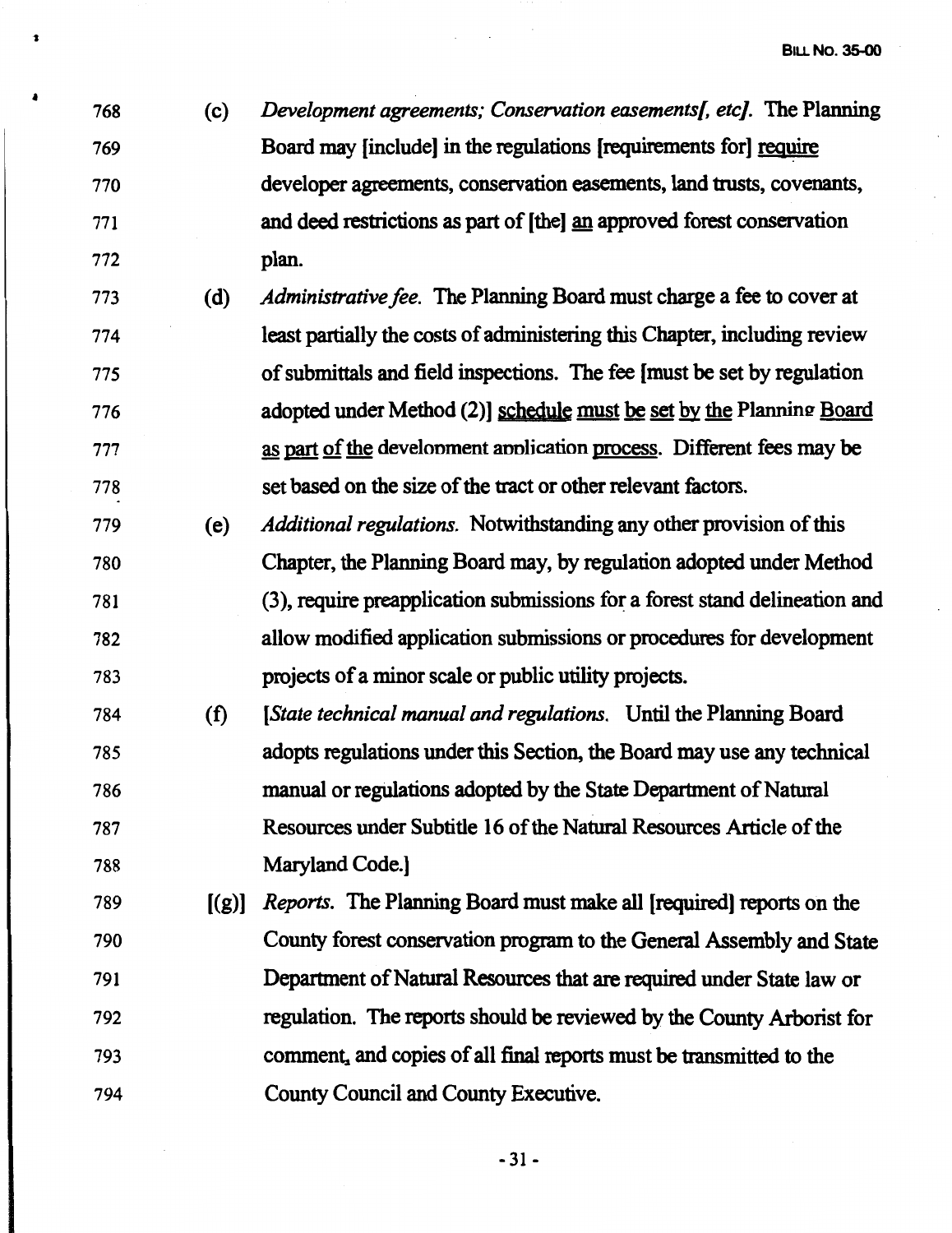**l** 

 $\Delta$ 

| 795 | [(h)](g) |  |  |
|-----|----------|--|--|
| 796 | [(i)](h) |  |  |

797 **22A-27. Forest conservation fund.** 

798 There is a County forest conservation fund. Money deposited into the fund must 799 be used in accordance with the adopted County budget and in accordance with the 800 following:

801 802 803 804 805 806 807 808 809 ·, 810 811 812 813 814 815 816 817 818 819 820 821 (a) In lieu fees. [Money deposited in the forest conservation fund in lieu of planting will remain in the fund for a period of 2 years from the date that the money is received under this Chapter. That portion of the money equal to what would be required under Section 5-1610 of the Natural Resources Article of the Maryland Code may only be spent on reforestation and afforestation, including the costs directly related to site identification, acquisition, and preparation, and may not revert to the general fund. The remainder may be spent on any other tree conservation activities, including street tree planting. At the end of that time period, any portion that has not been used in accordance with this Section must be returned to the person who paid the money into the fund.) Money denosited in the forest conservation fund instead of planting must be spent on the reforestation and afforestation for which the money is deoosited. including costs directly related to site identification. acouisition. design. and nrenaration and must not revert to the general fund. The nermanent nreservation of priority forests. including [[site]] identification and acquisition of a site, may be substituted for reforestation and afforestation at a rate of 2 acres of forest preservation for each acre of planting required. Funds remaining after all reforestation and afforestation requirements are satisfied may be spent on any other tree conservation activity, including street tree